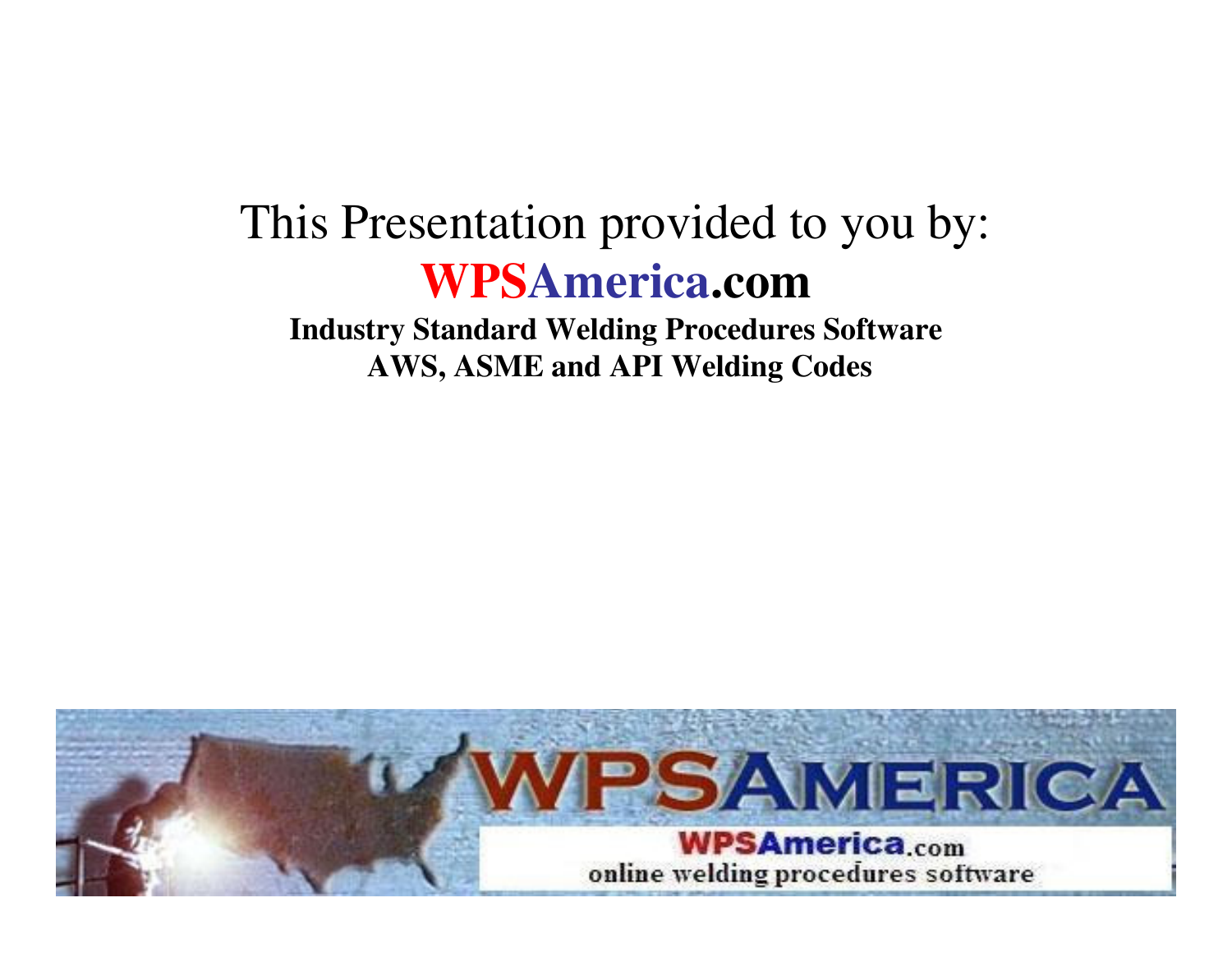#### **Canadian Welding Symposium**

#### **Stainless Steel Welding**

**September 29, 2004**

**Frank Babish**

#### **Technical Support**

- Website- www.steel.sandvik.com/us
- Welding Hotline-800-781-9449
- Technical Papers
- Industry Conferences
- End User Contact
- Engineering Company Contact
- Technical Seminars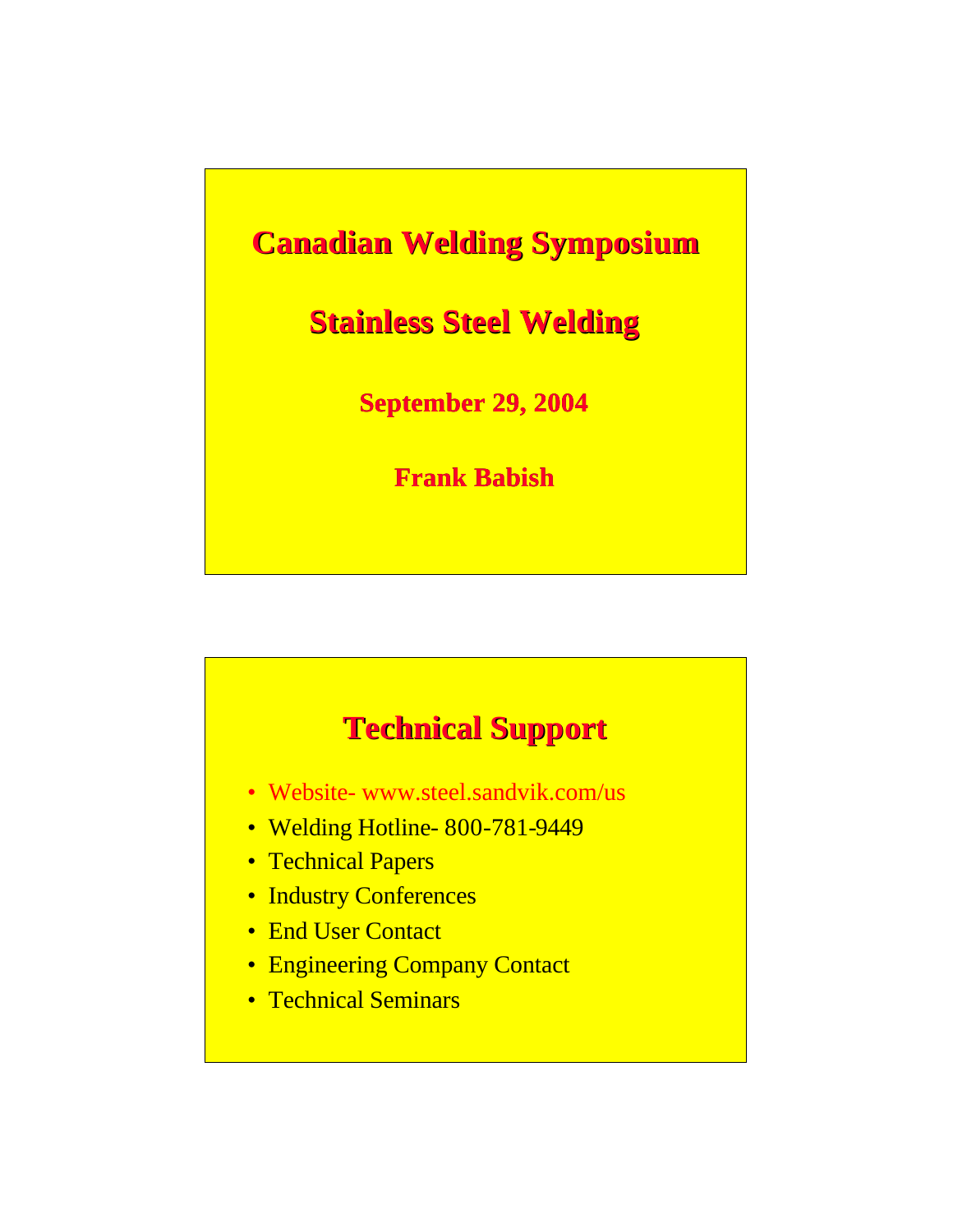### **Stainless Steel Welding Metallurgy**

- What are Stainless Steels
- Phases
- Corrosion
- Categories & Weldability
- General Welding Recommendations
- Common Problems and Causes

## **Stainless Steel Welding Metallurgy**

- What are Stainless Steels
- Phases
- Corrosion
- Categories & Weldability
- General Welding Recommendations
- Common Problems and Causes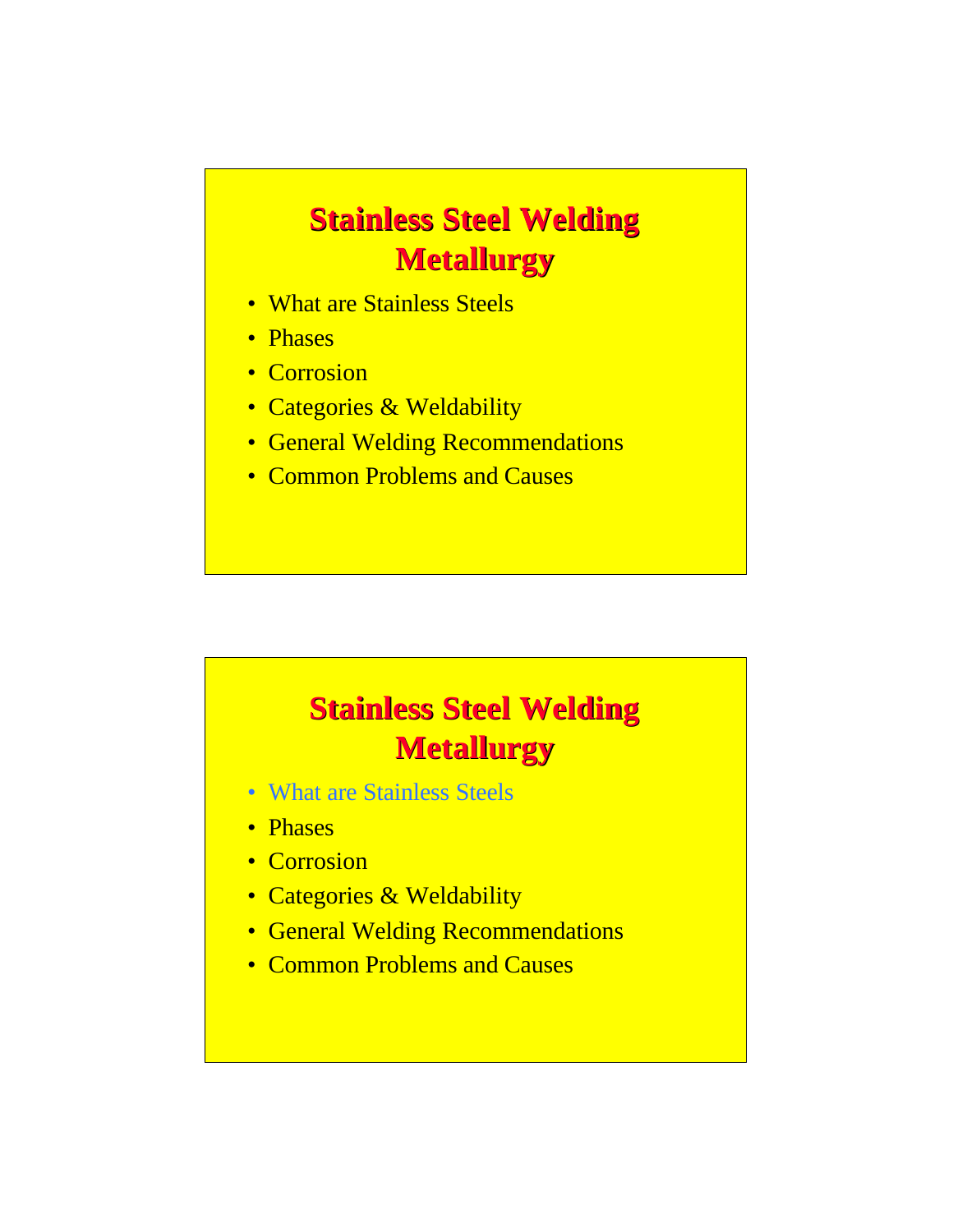

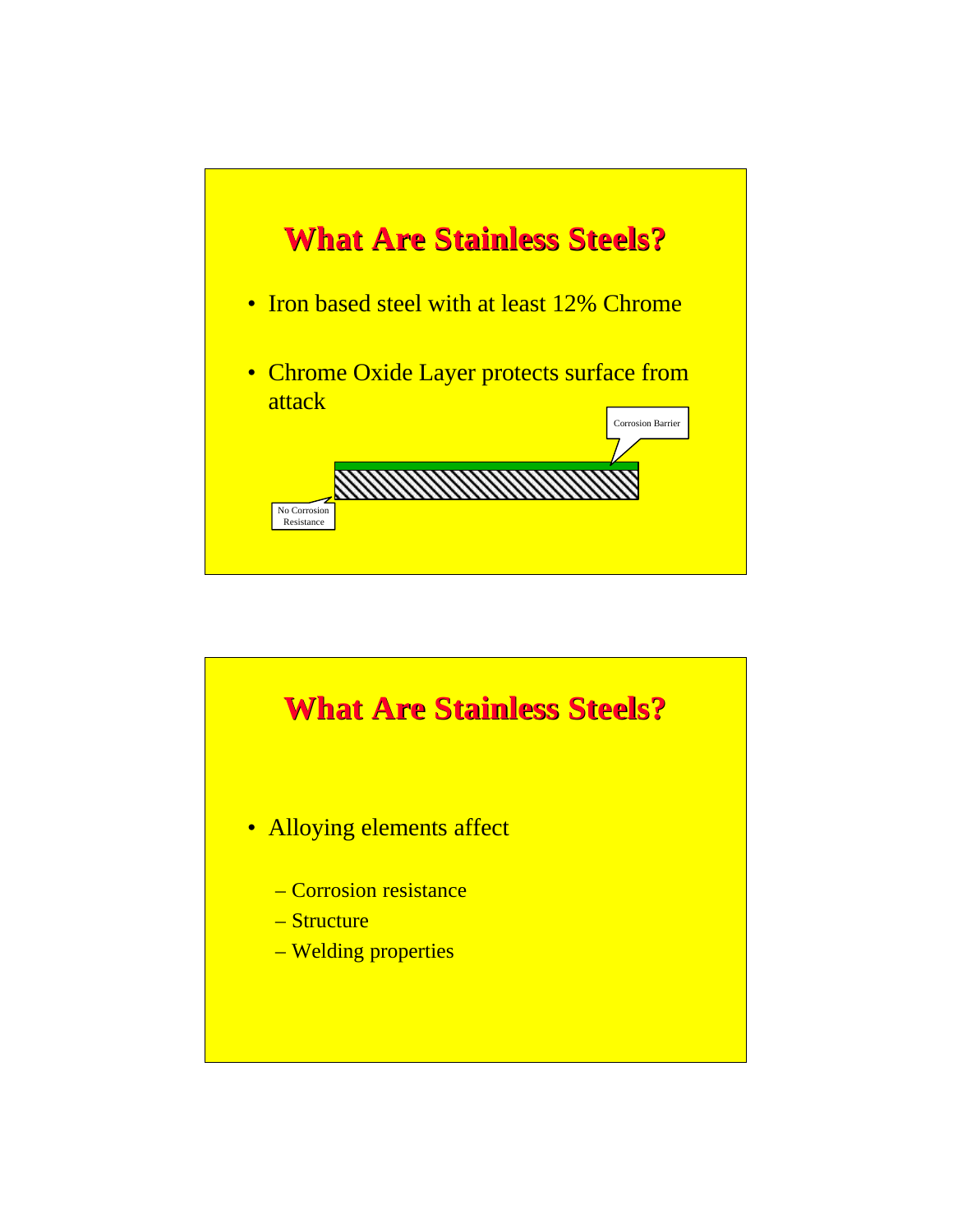| <b>Major Groups</b>                                    |                   |                |                |
|--------------------------------------------------------|-------------------|----------------|----------------|
| <b>Group</b>                                           | <b>Chrome</b>     | <b>Nickel</b>  | <b>Moly</b>    |
| Austenitic<br>EG: 308L                                 | $12 - 27$         | $7 - 25$       | $0 - 5$        |
| Ferritic<br><b>EG: 409Cb</b>                           | $12 - 30(C1)$     |                |                |
| <b>Martensitic</b><br>EG·410                           | $12-18(C.15-.30)$ |                |                |
| Duplex<br>EG: 2209                                     | $18 - 25$         | $4-9$          | $0 - 3$        |
| <b>Specialty</b><br><b>Superaustenitics</b><br>EG: 383 | >20               | <b>Various</b> | <b>Various</b> |

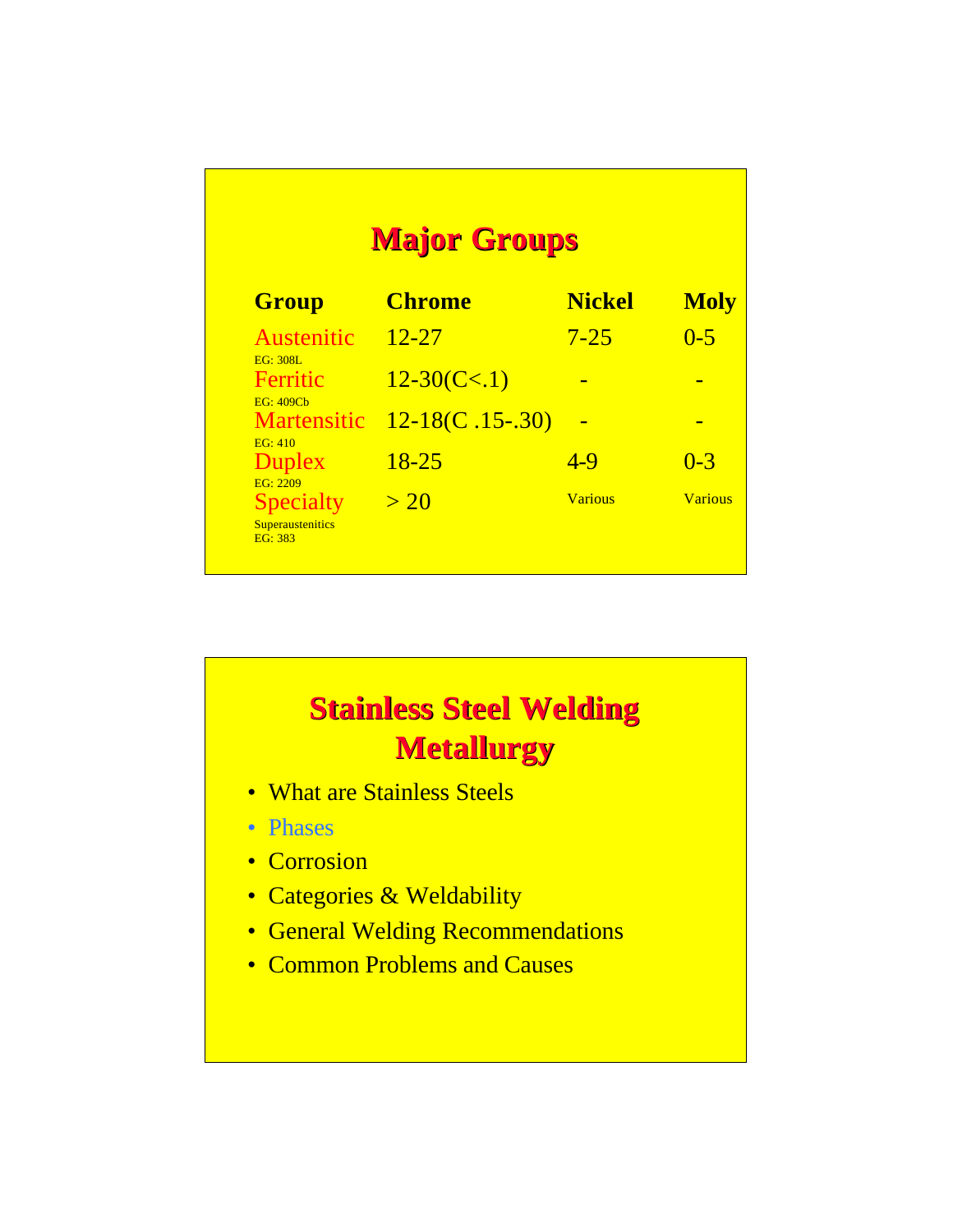#### **Phases of Stainless Steel**

#### • **Austenite**

- **Non-Magnetic**
- **Ductile**
- **Strong**
- **High Toughness at Low Temperature**

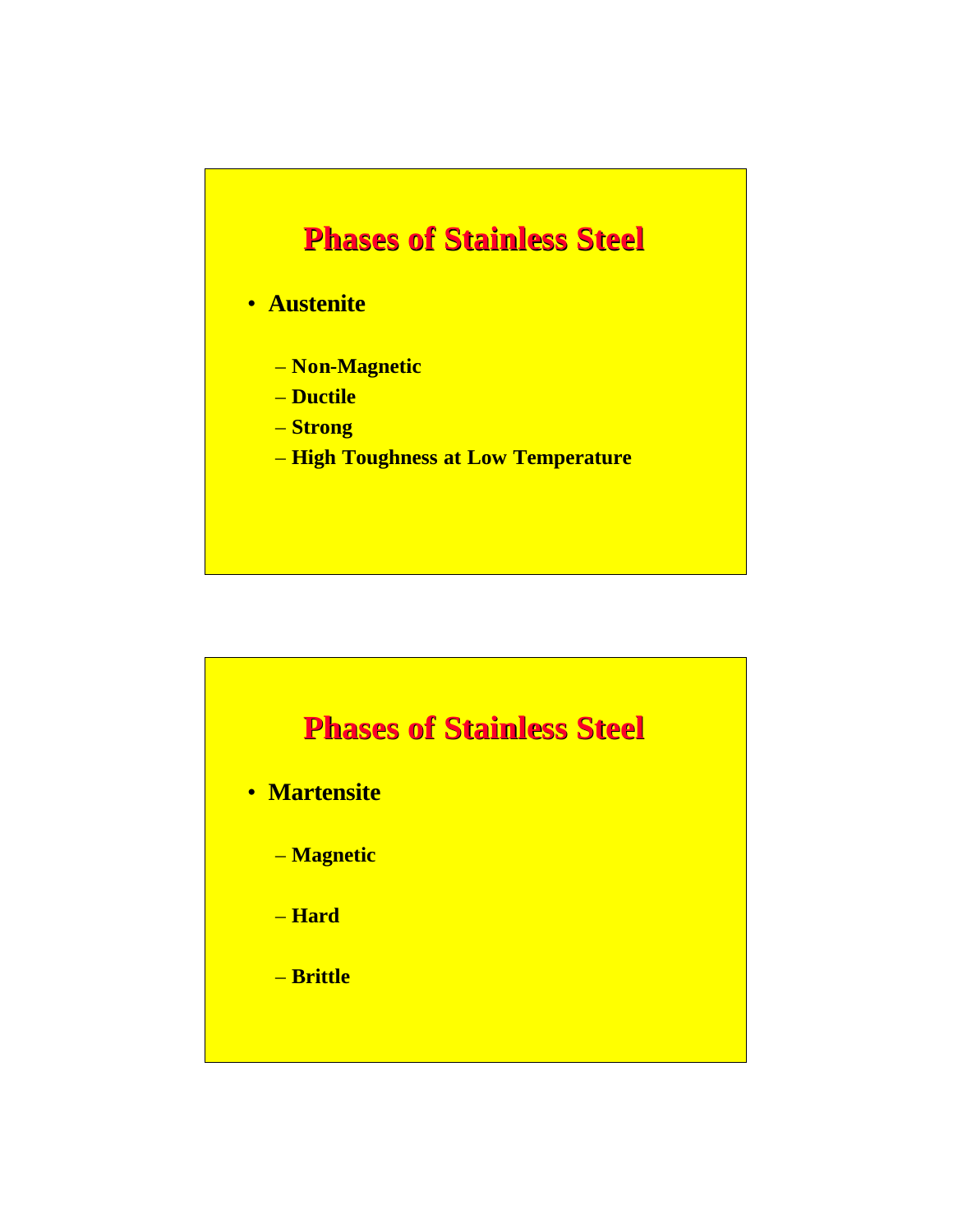#### **Phases of Stainless Steel**

#### • **Ferrite**

- **Magnetic**
- **Dissolves Impurities**
- **Transforms to Sigma Phase 1020-1650<sup>o</sup>F**

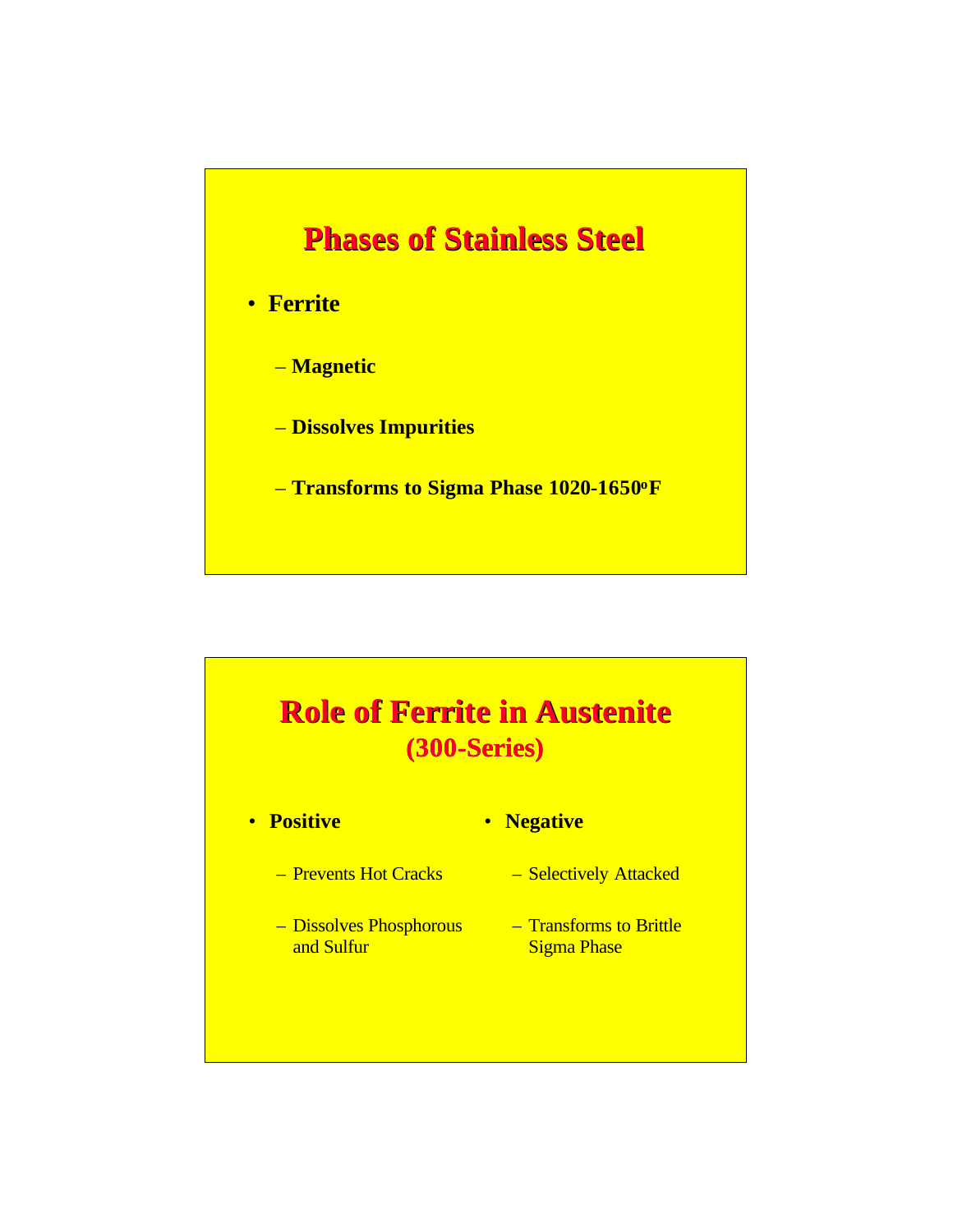## **Stainless Steel Welding Metallurgy**

- What are Stainless Steels
- Phases
- Corrosion
- Categories & Weldability
- General Welding Recommendations
- Common Problems and Causes

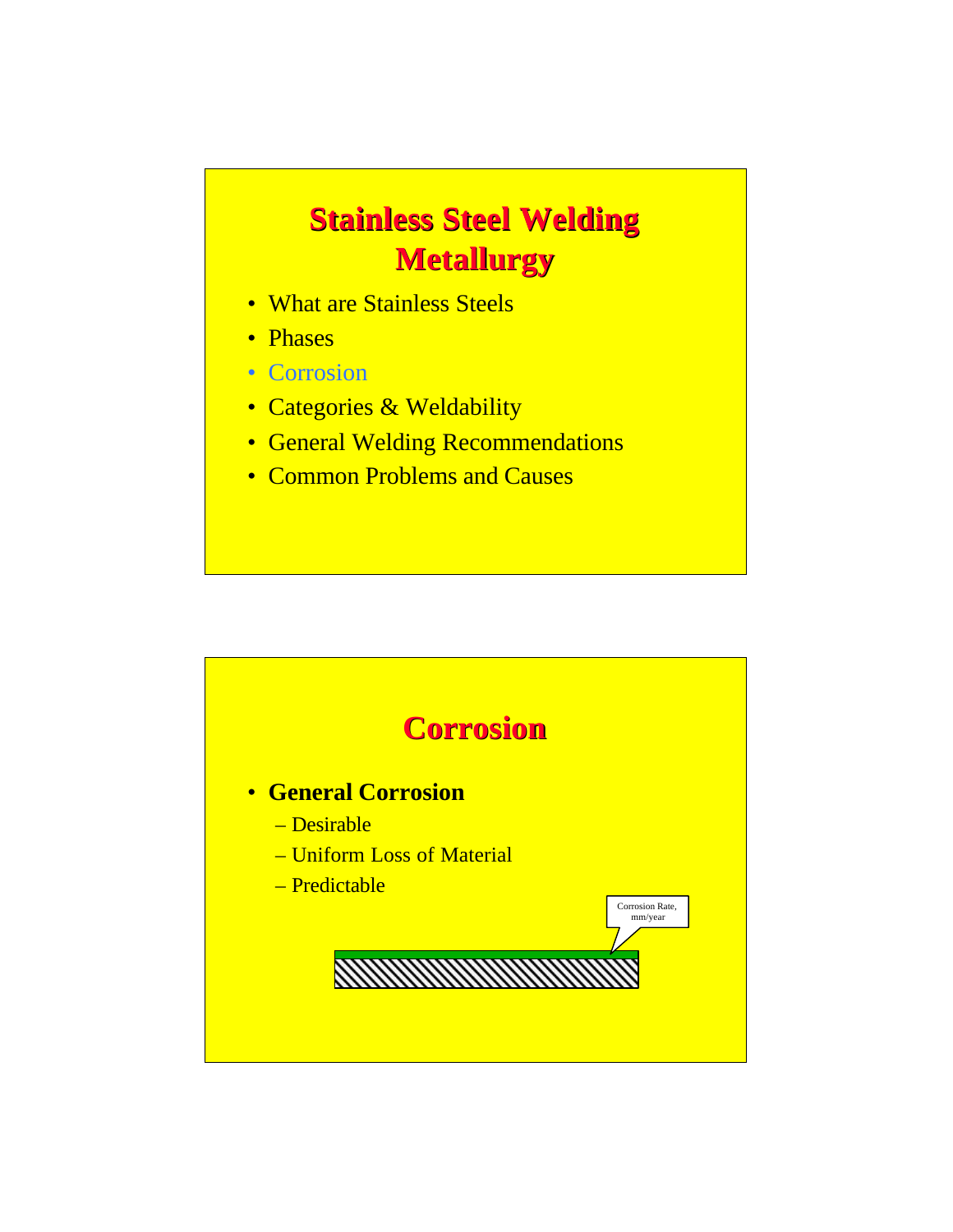

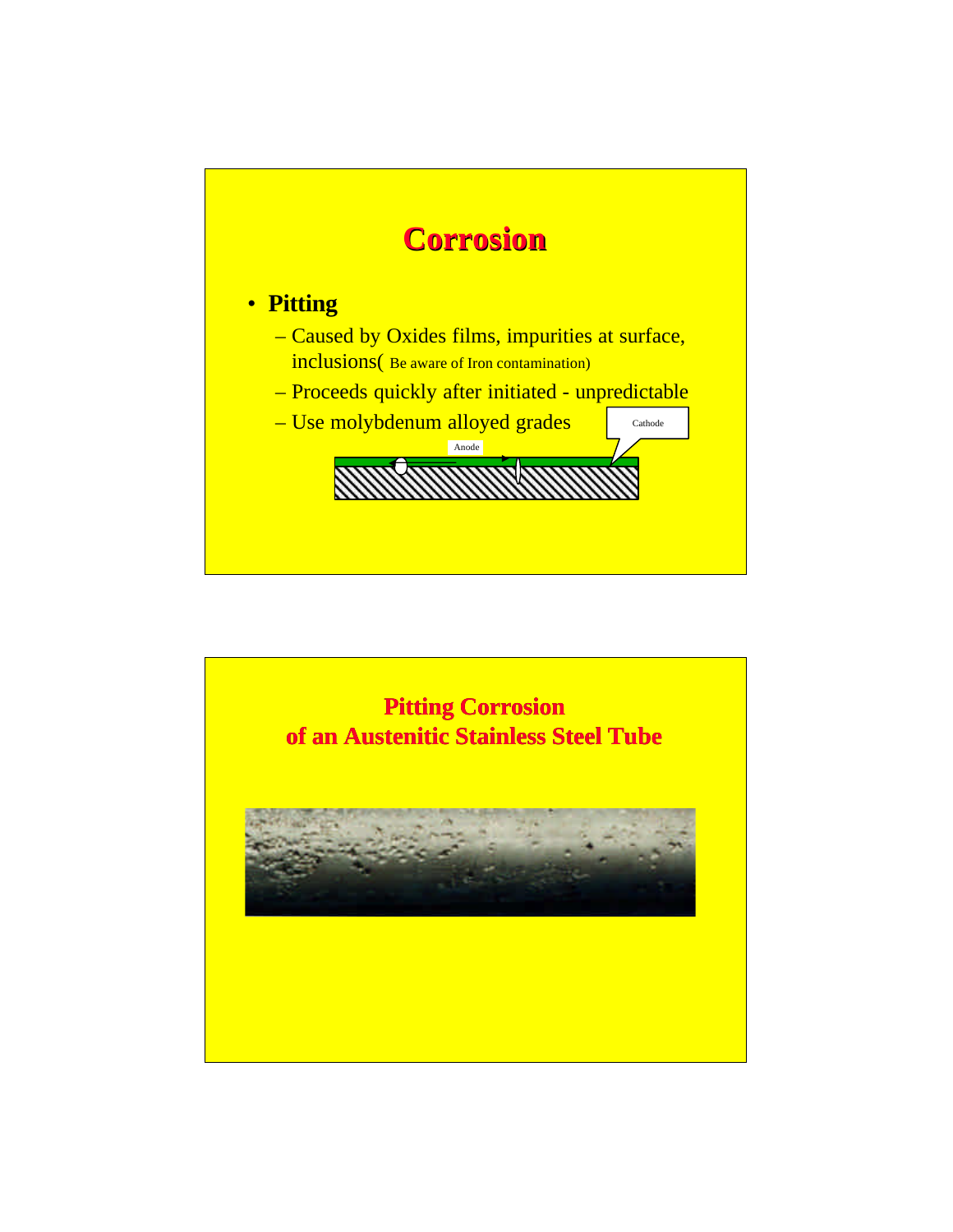#### **Pitting Corrosion Micrograph of an Austenitic Stainless Steel Tube**



| <b>Pre-Numbers</b><br><b>Alloy Comparisons</b> |                           |                |     |            |
|------------------------------------------------|---------------------------|----------------|-----|------------|
|                                                | $\overline{\mathbf{C}}$ r | Mo             | N   | <b>PRE</b> |
| <b>304L</b>                                    | 18.4                      |                |     | 18.4       |
| <b>316L</b>                                    | <b>17</b>                 | 2.2            |     | 24.3       |
| 2304                                           | 23                        |                | 0.1 | 24.6       |
| 2205                                           | <u>22</u>                 | 3              | .14 | 34.1       |
| 2507                                           | 25                        | $\overline{4}$ | .25 | 42.2       |
| $PRE = Cr + 3.3xMo + 16xN$                     |                           |                |     |            |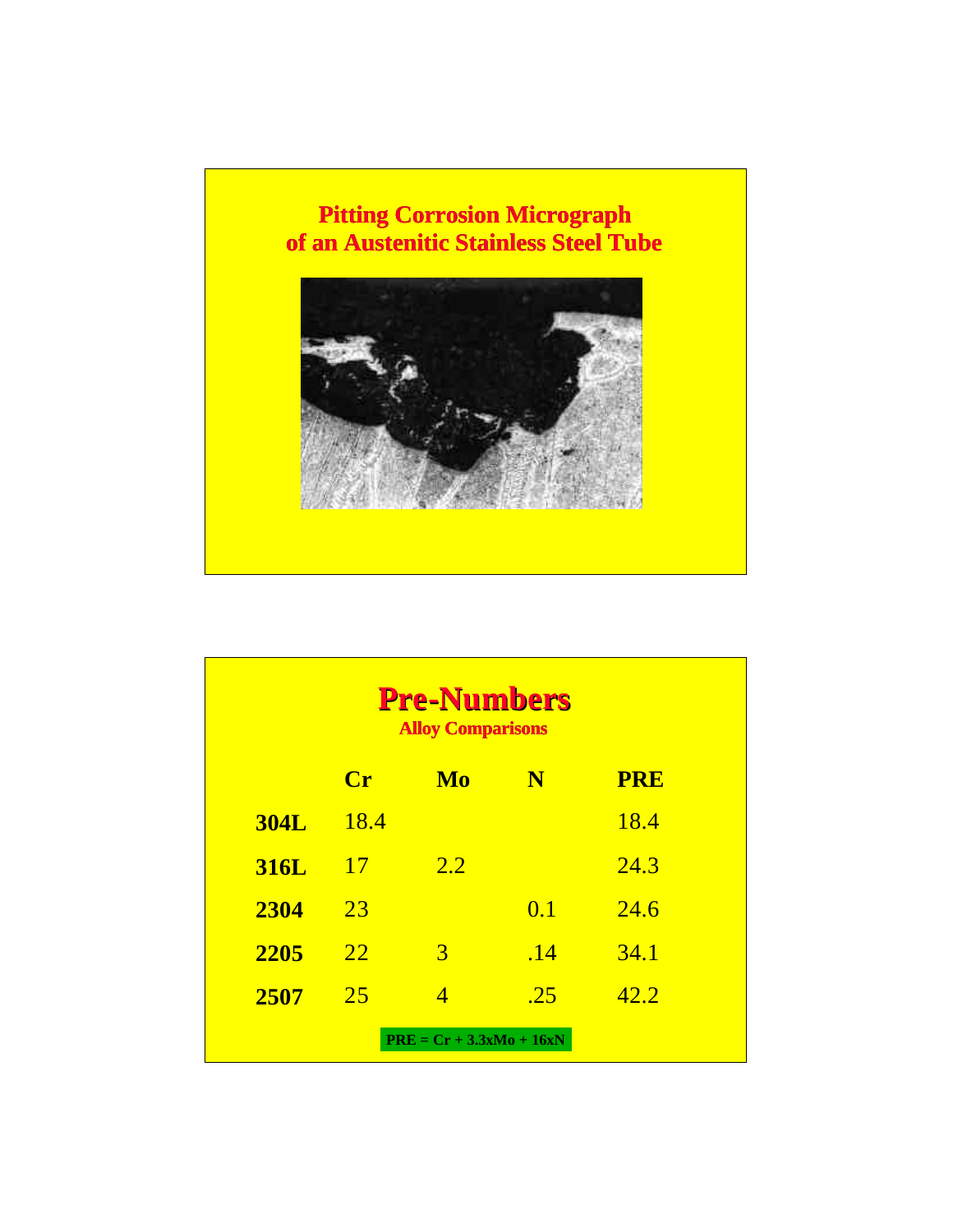

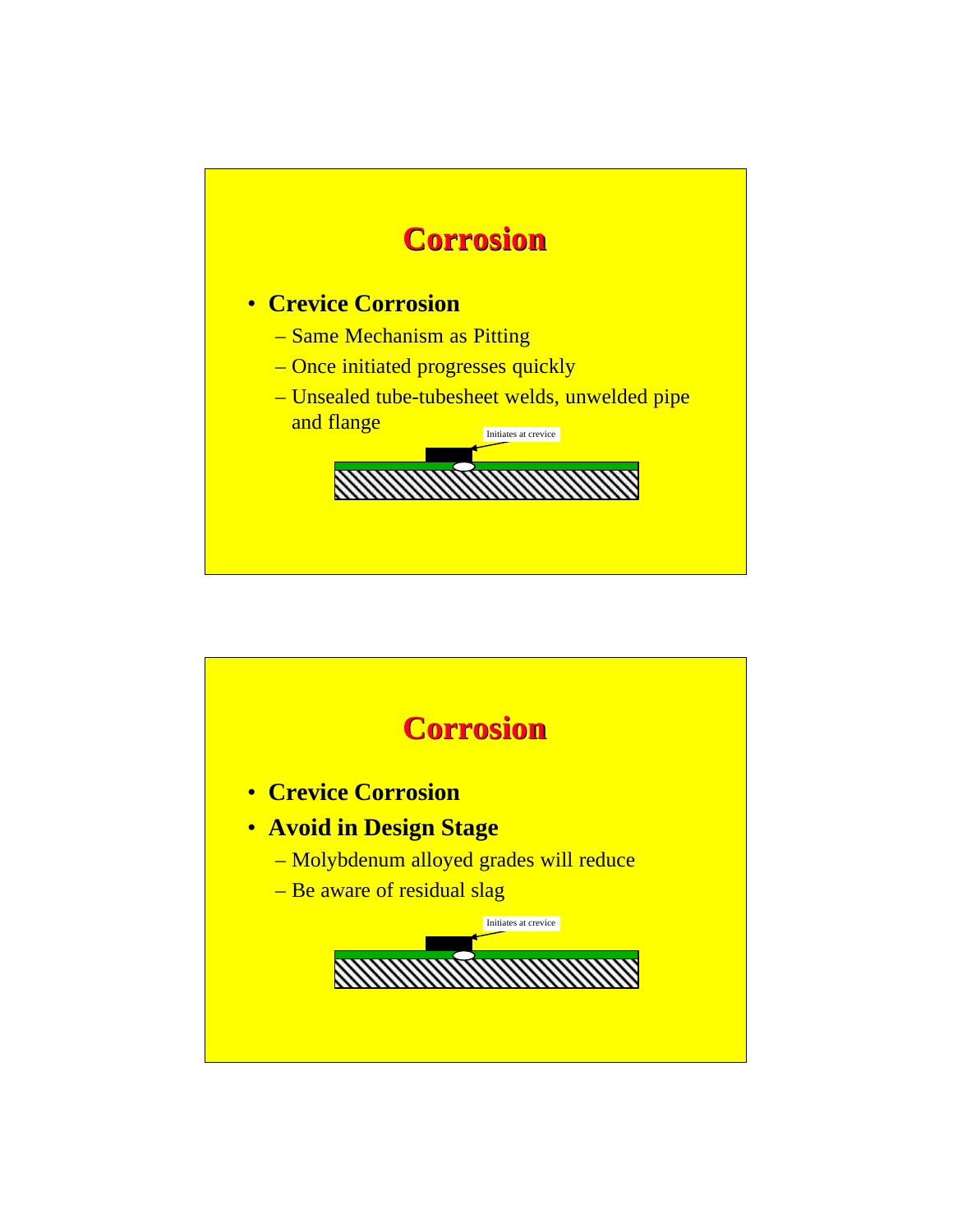

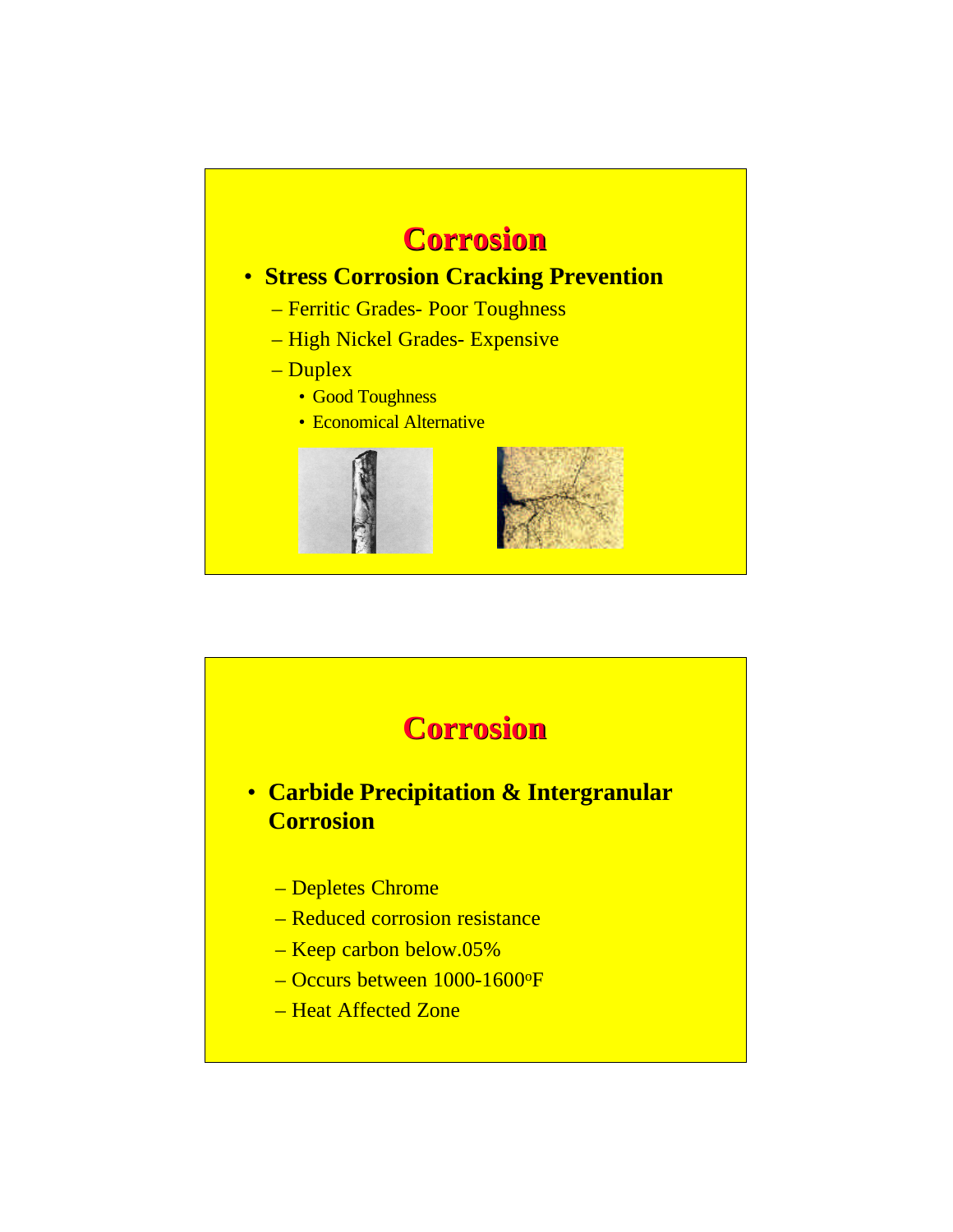

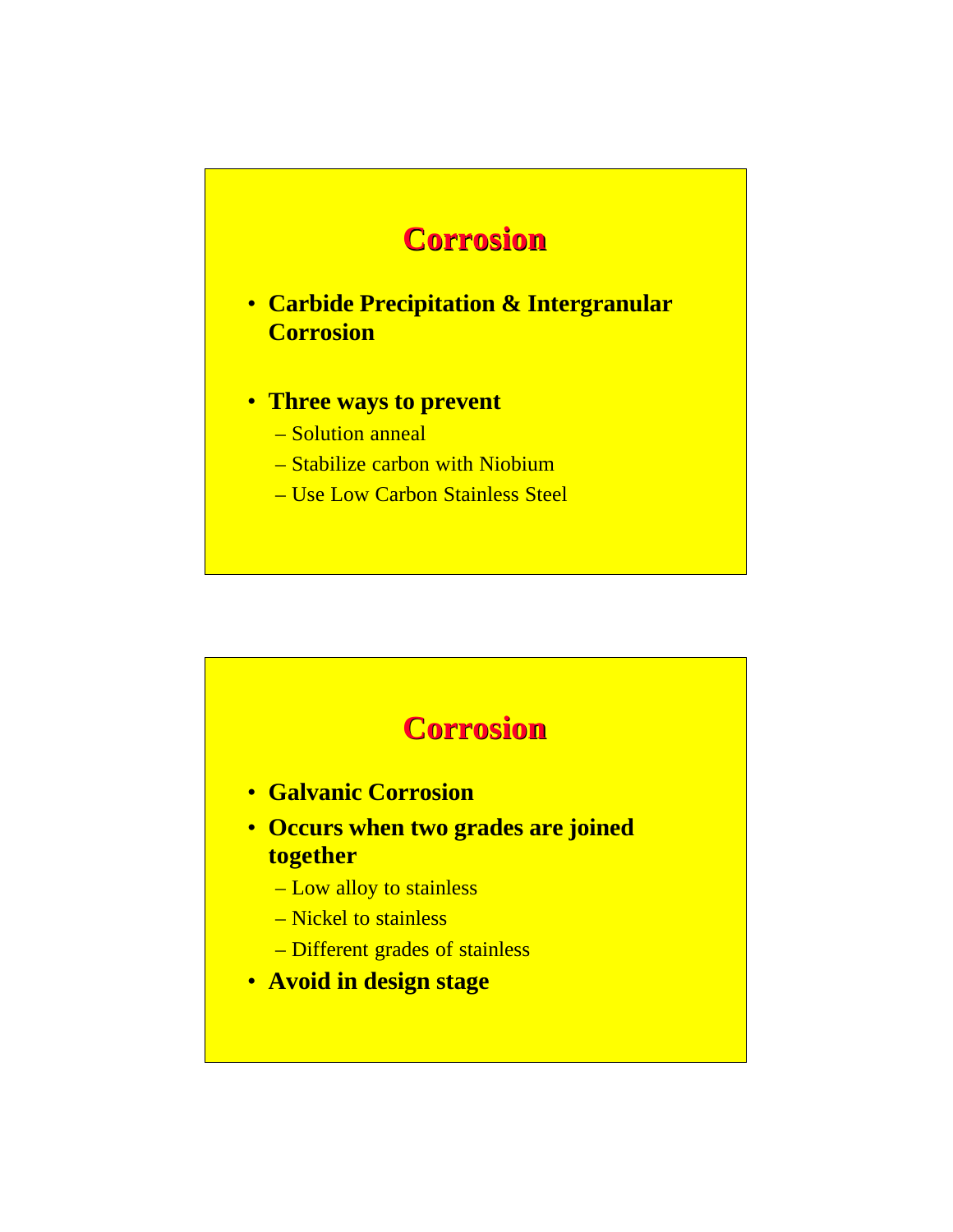### **Stainless Steel Welding Metallurgy**

- What are Stainless Steels
- Phases
- Corrosion
- Categories & Weldability
- General Welding Recommendations
- Common Problems and Causes

|                                                        |            | <b>Major Group</b><br><b>Weldability</b> |                                                 |
|--------------------------------------------------------|------------|------------------------------------------|-------------------------------------------------|
| <b>Group</b>                                           |            | <b>Ferrite Weldability Comments</b>      |                                                 |
| Austenitic<br>EG: 308L                                 | $3 - 15$   | <b>Excellent</b>                         | <b>User Friendly</b>                            |
| Ferritic<br><b>EG: 409Cb</b>                           | <b>100</b> | Good                                     | Loss of<br><b>Toughness</b>                     |
| <b>Martensitic</b><br>EG·410                           | $\Omega$   | <b>Difficult</b>                         | Crack<br><b>Sensitive</b>                       |
| <b>Duplex</b><br>EG: 2209                              | 50         | Caution                                  | <b>Follow Welding</b><br><b>Recommendations</b> |
| <b>Specialty</b><br><b>Superaustenitics</b><br>EG: 383 | $\Omega$   | Caution                                  | <b>Crack Sensitive</b>                          |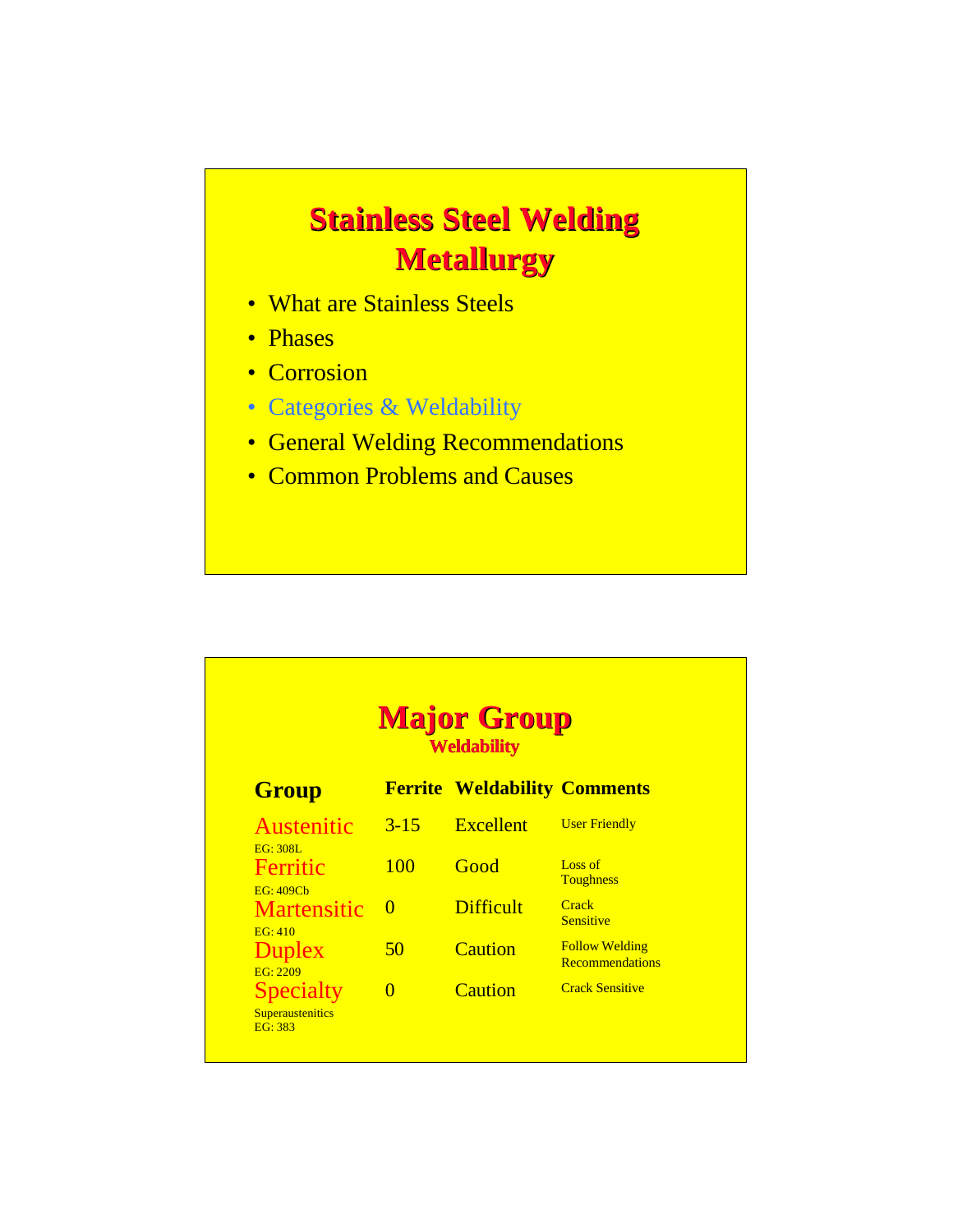## **Stainless Steel Welding Metallurgy**

- What are Stainless Steels
- Phases
- Corrosion
- Categories & Weldability
- General Welding Recommendations
- Common Problems and Causes



- **Excellent Weldability**
- **No Preheat**
- **No Postweld Heat Treat**
- **50% greater Thermal Expansion over Carbon Steel**
- **Use Low Heat Input** – (amps x volts x 60)/Travel (in/min)
- 300 Deg Interpass Temp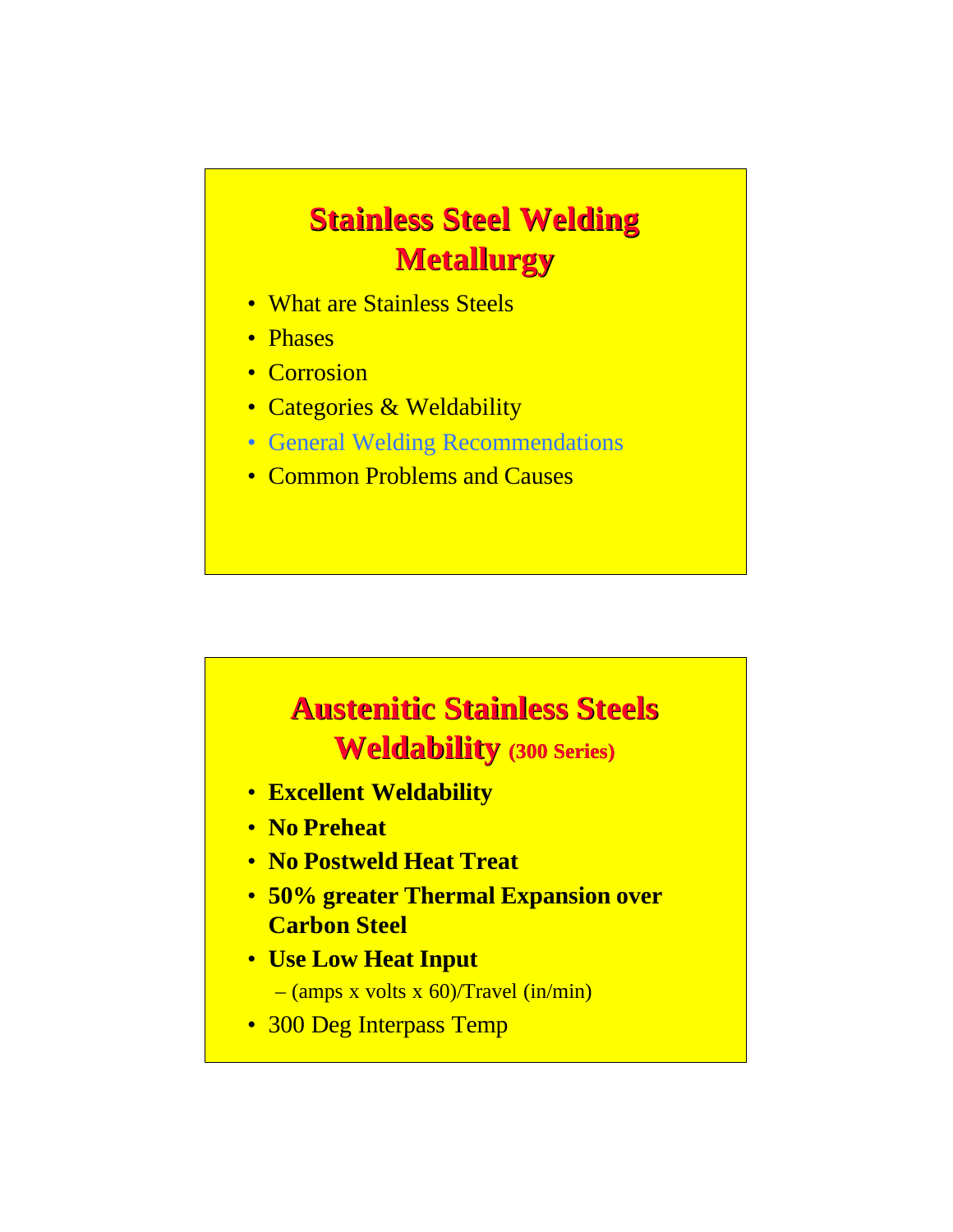#### **Ferritic Stainless Steels Weldability (400 Series)**

- **Not as weldable as Austenitic**
- **Preheat on thick sections**
- **Grain Growth** (Loss of toughness)
- **Carbide Precipitation**
- **Use matching filler metal**
- **Can often use 300 Series or Nickel to weld**

#### **Martensitic Stainless Steels Weldability (400 Series)**

- **Hardenable**
- **Preheat**
- **Stress Relief**
- **Slow Cool**
- **Keep Stresses Low**
- **Can often use 300 Series or Nickel to weld**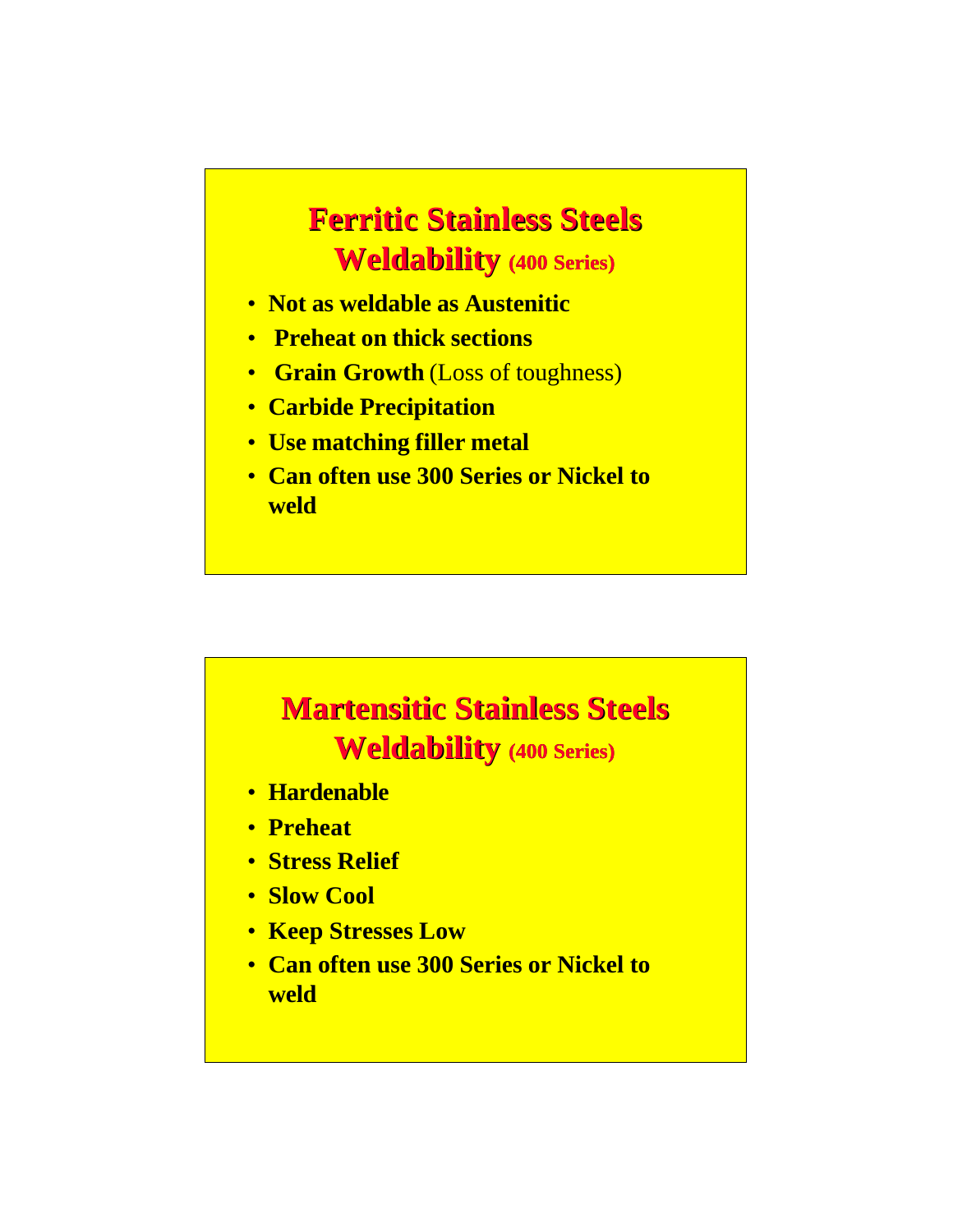#### **Duplex Stainless Steels Weldability (300 Series)**

- **Good Weldability**
- **No Preheat**
- **No Postweld Heat Treatment**
- **Stay within recommended Heat Input**  $-(\text{amps x volts x } 60)/\text{Travel (in/min)}$
- **Use larger root than 300 Series**
- **Less good flow than 300 Series**

# **Superaustenitic Stainless Steels Weldability (300 Series)**

- **Somewhat Difficult Weldability**
- **No Preheat**
- **No Postweld Heat Treat**
- **Use Low Heat Input**
	- $-(\text{amps } x \text{ volts } x \text{ 60)/} \text{Travel } (\text{in/min})$
- **Use Flat to Convex Weldbeads**
- **Interpass Temp 300 Deg F**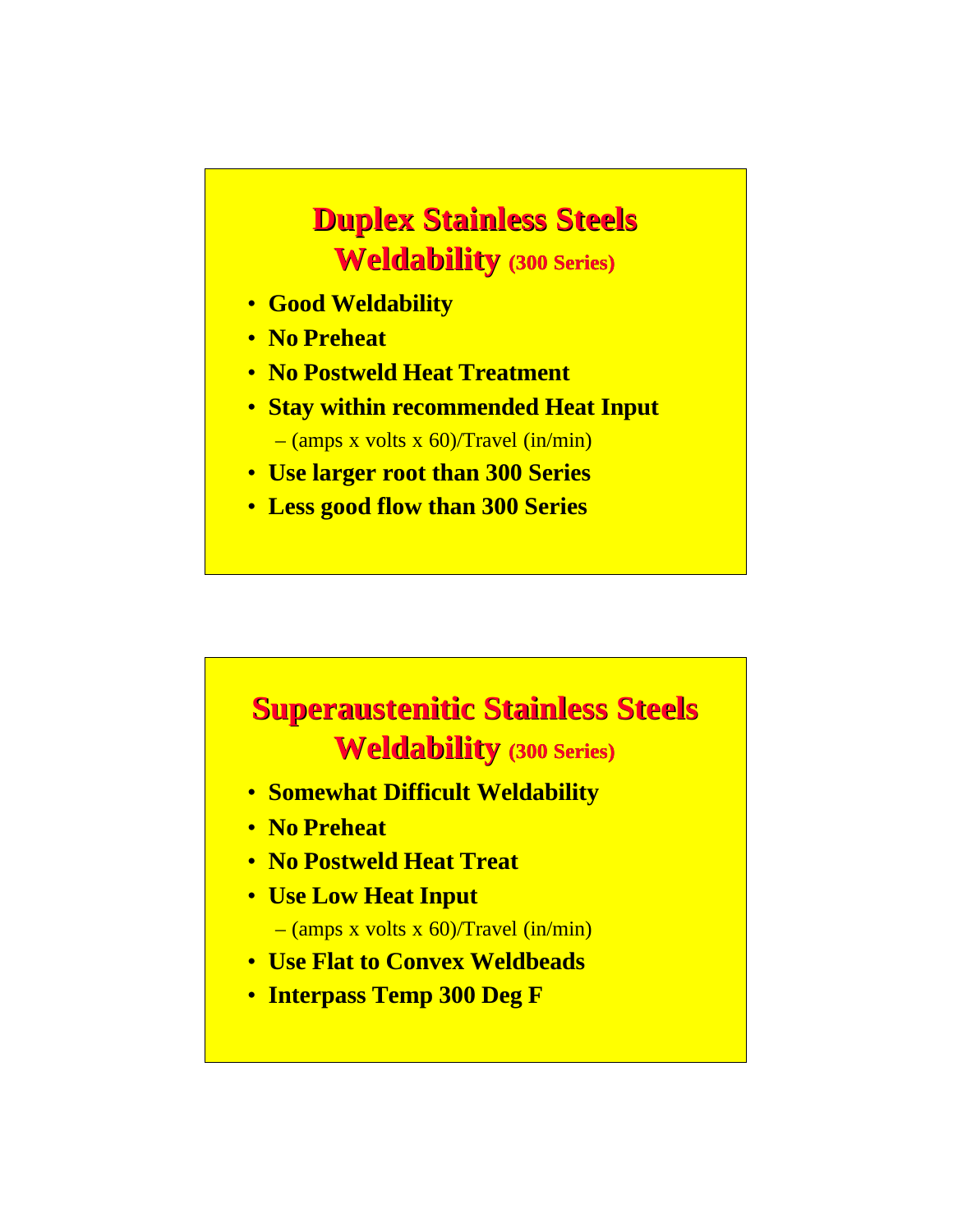- Joining of Similar Base Metals
- Joining of Stainless Steel to Low or Unalloyed Base Materials
- Joining of Stainless Steel to Nickel Base
- Dissimilar Joining of Stainless Steel
- Welding Hints
- Common Problems and Causes

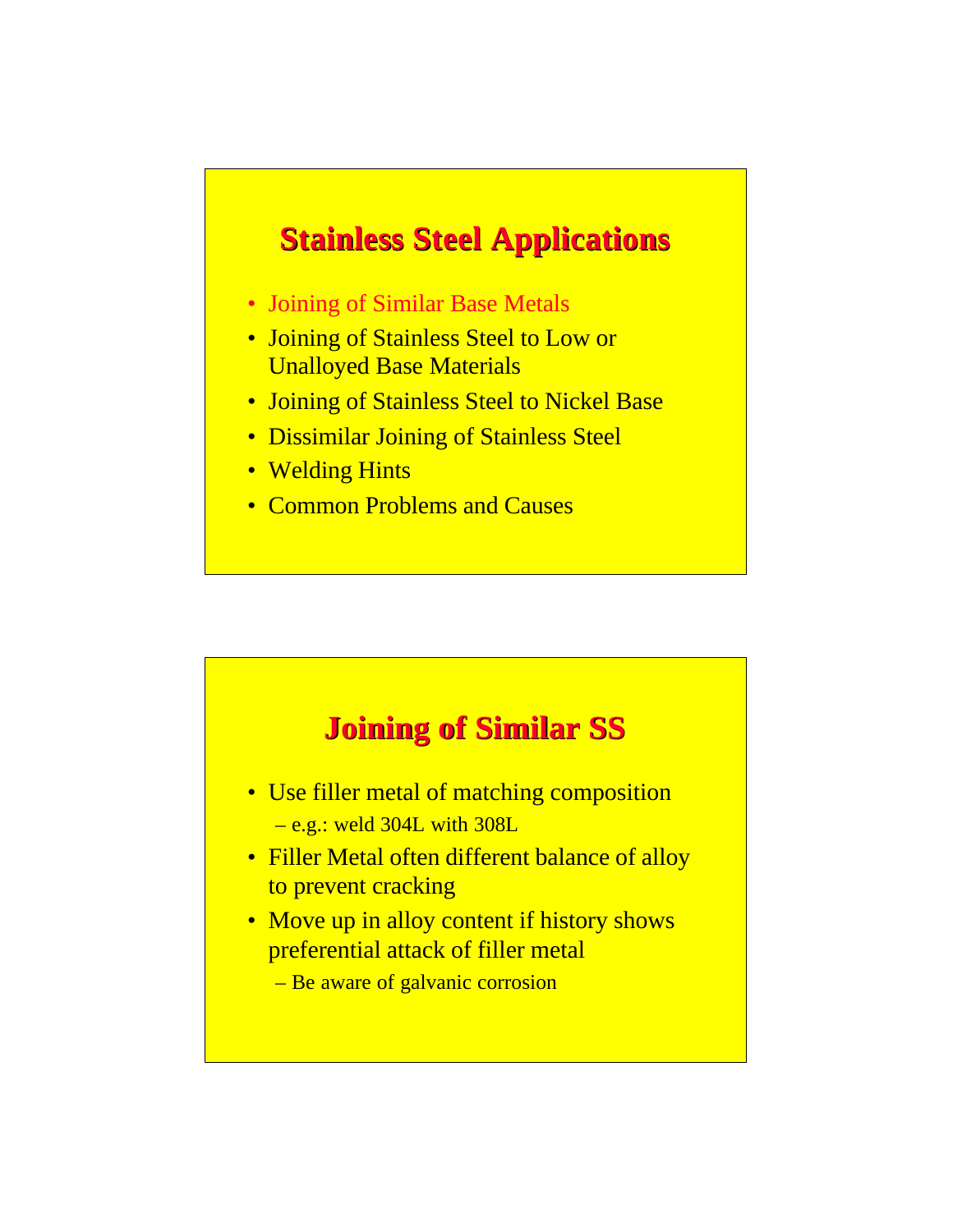#### **Families of Alloys 308**

| <b>308</b>    | .08 Max Carbon $(304$ Base)                                        |
|---------------|--------------------------------------------------------------------|
| <b>308H</b>   | .04-.08 Carbon (High Temperature)                                  |
| <b>308L</b>   | .04 Max Carbon $(304L \text{ or } 304 \text{ Base})$               |
| <b>308LSi</b> | High Silicon (Improved spray transfer and<br>weld metal flow)      |
| 308/308L      | Dual Marked where requirements for both<br>classifications are met |
|               |                                                                    |

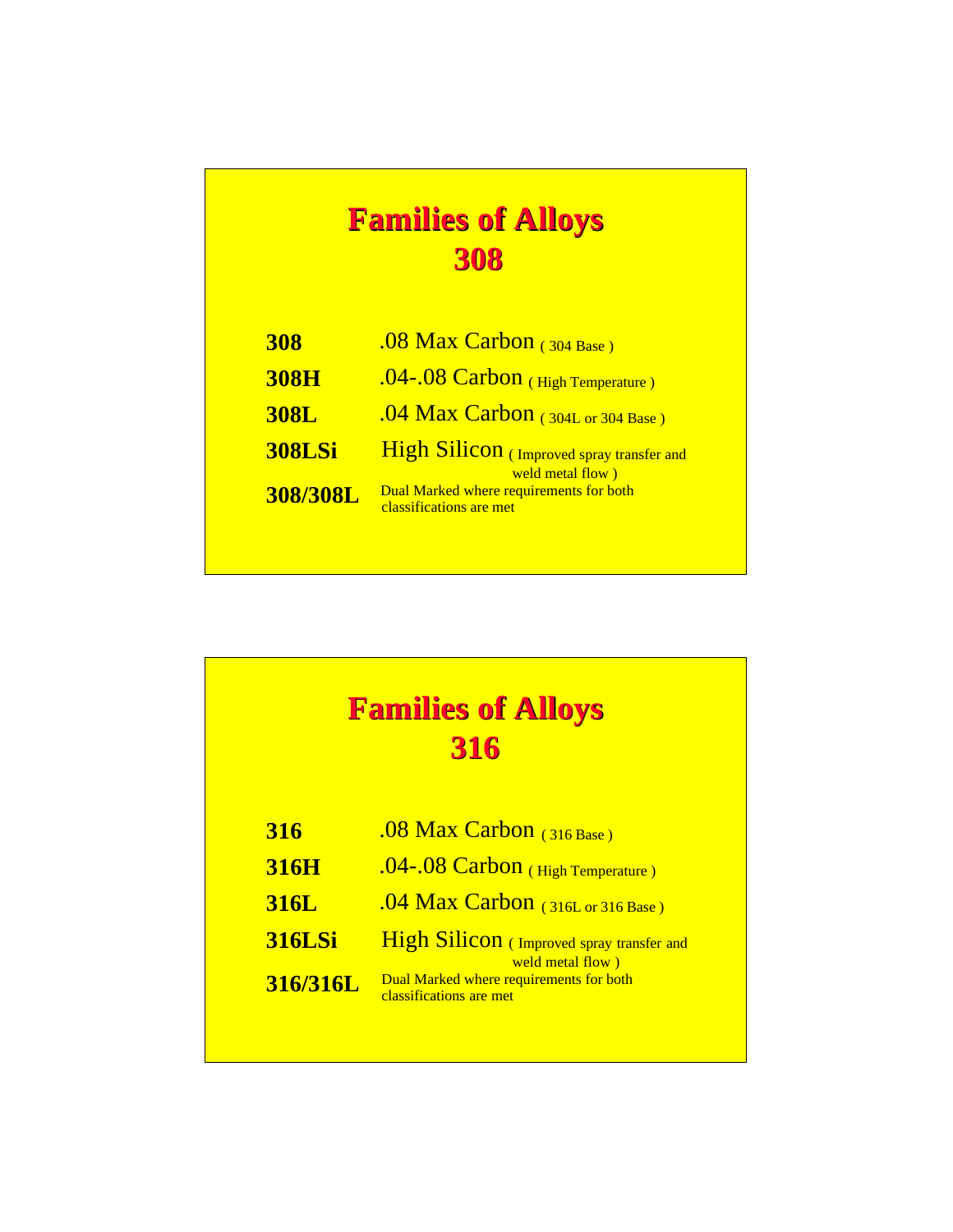#### **Joining of Similar SS**

| 2209        | Duplex Base Metals 3RE60,2205,2304                                               |
|-------------|----------------------------------------------------------------------------------|
| <b>307</b>  | <b>307 Base Metal (VW)</b>                                                       |
| <b>310</b>  | 310 Base Metal                                                                   |
| <b>317L</b> | <b>317L Base Metal</b><br><b>316L Base Metal for higher corrosion resistance</b> |
|             |                                                                                  |

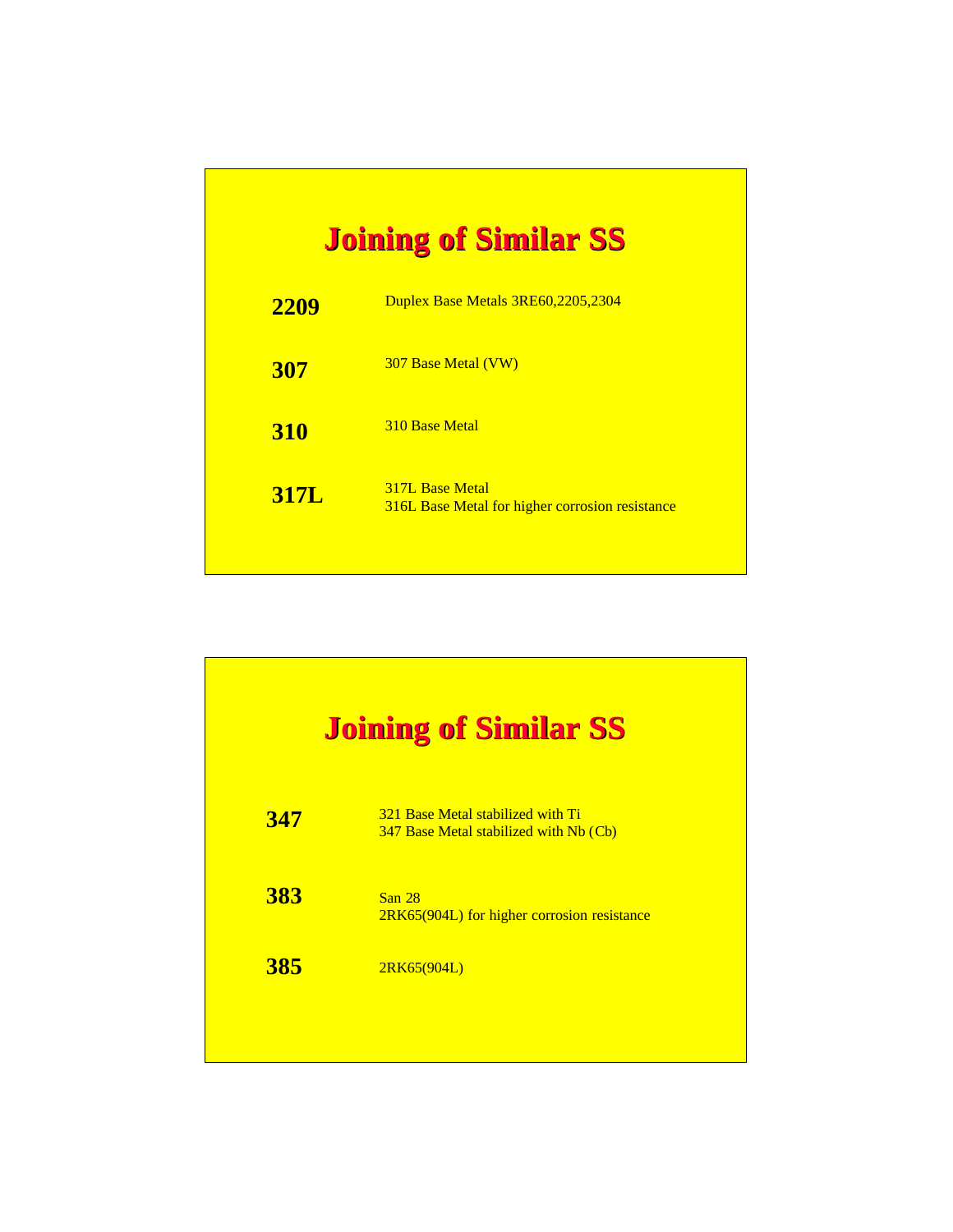- Joining of Similar Base Metals
- Joining of Stainless Steel to Low or Unalloyed Base Materials
- Joining of Stainless Steel to Nickel Base
- Dissimilar Joining of Stainless Steel
- Welding Hints
- Common Problems and Causes

#### **Families of Alloys 309**

| <b>309</b>    | .08 Max Carbon (304 to Low Alloy)                             |
|---------------|---------------------------------------------------------------|
| <b>309L</b>   | .04 Max Carbon $(304,304L)$ to Low Alloy)                     |
| <b>309LHF</b> | <b>High Ferrite</b> (Problem solver for cracking)             |
| <b>309LSi</b> | High Silicon (Improved spray transfer and weld<br>metal flow) |
| <b>309LMo</b> | 316L weld deposit when overlaying low alloy steel             |
| <b>309LCb</b> | 347 weld deposit when overlaying low alloy steel              |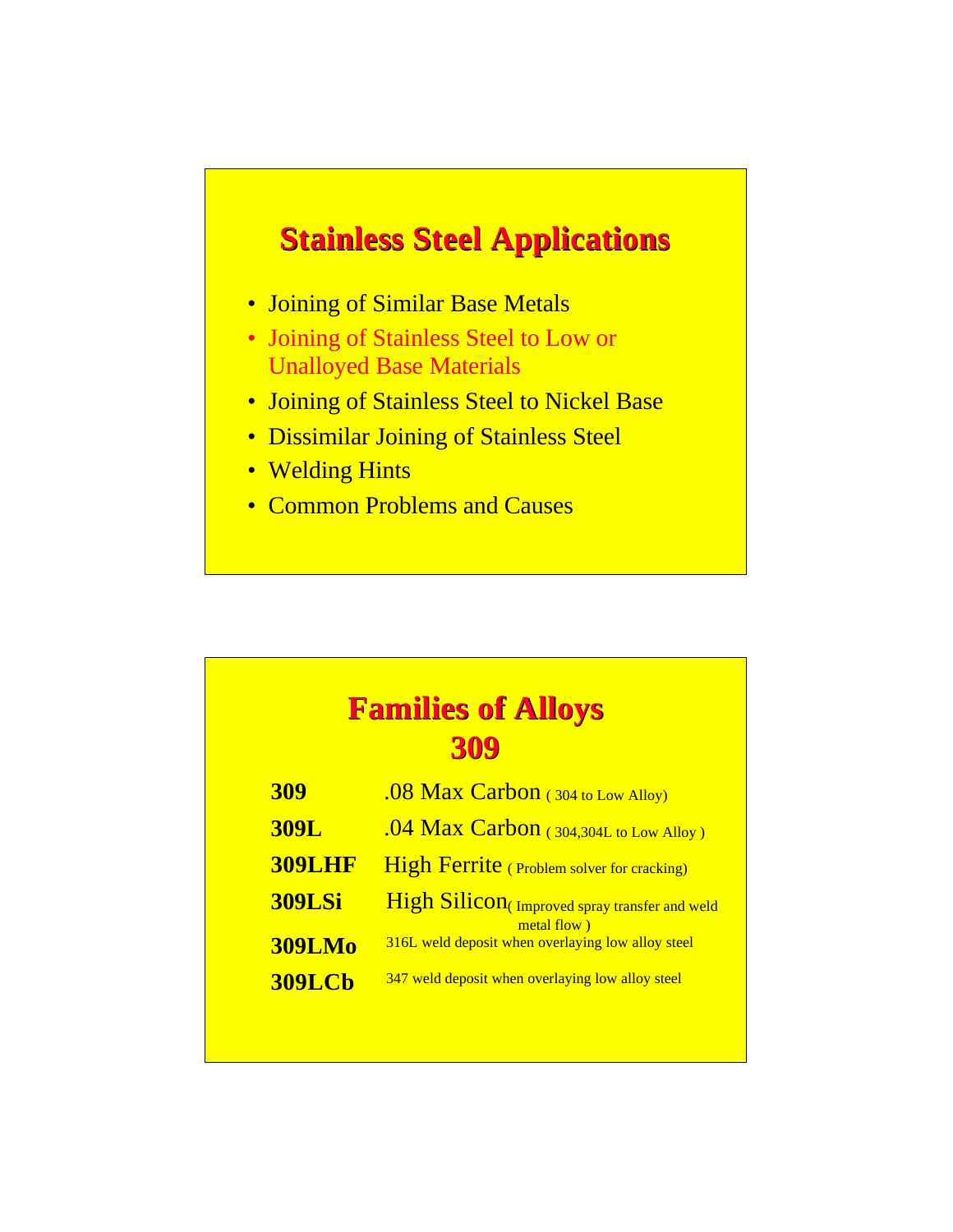# **Dissimilar Joining SS to Low Alloy**

| THE                 | Do not use, under alloyed, forms brittle welds due to<br>formation of Martensite. Risk of cracking.               |
|---------------------|-------------------------------------------------------------------------------------------------------------------|
| <b>309 Type</b>     | Overalloyed to account for dilution.                                                                              |
| 312                 | <b>Overalloyed to account for dilution. Avoid using for</b><br>high temperature applications over $750^{\circ}$ F |
| <b>310</b>          | Overalloyed to account for dilution. Good for high<br>temperature over 750°F                                      |
| Dow<br><b>Alloy</b> | Do not use, forms brittle welds. High risk of cracking                                                            |
| <b>Nickel</b>       | <b>Excellent for High Temperature over 750 F</b>                                                                  |
|                     |                                                                                                                   |

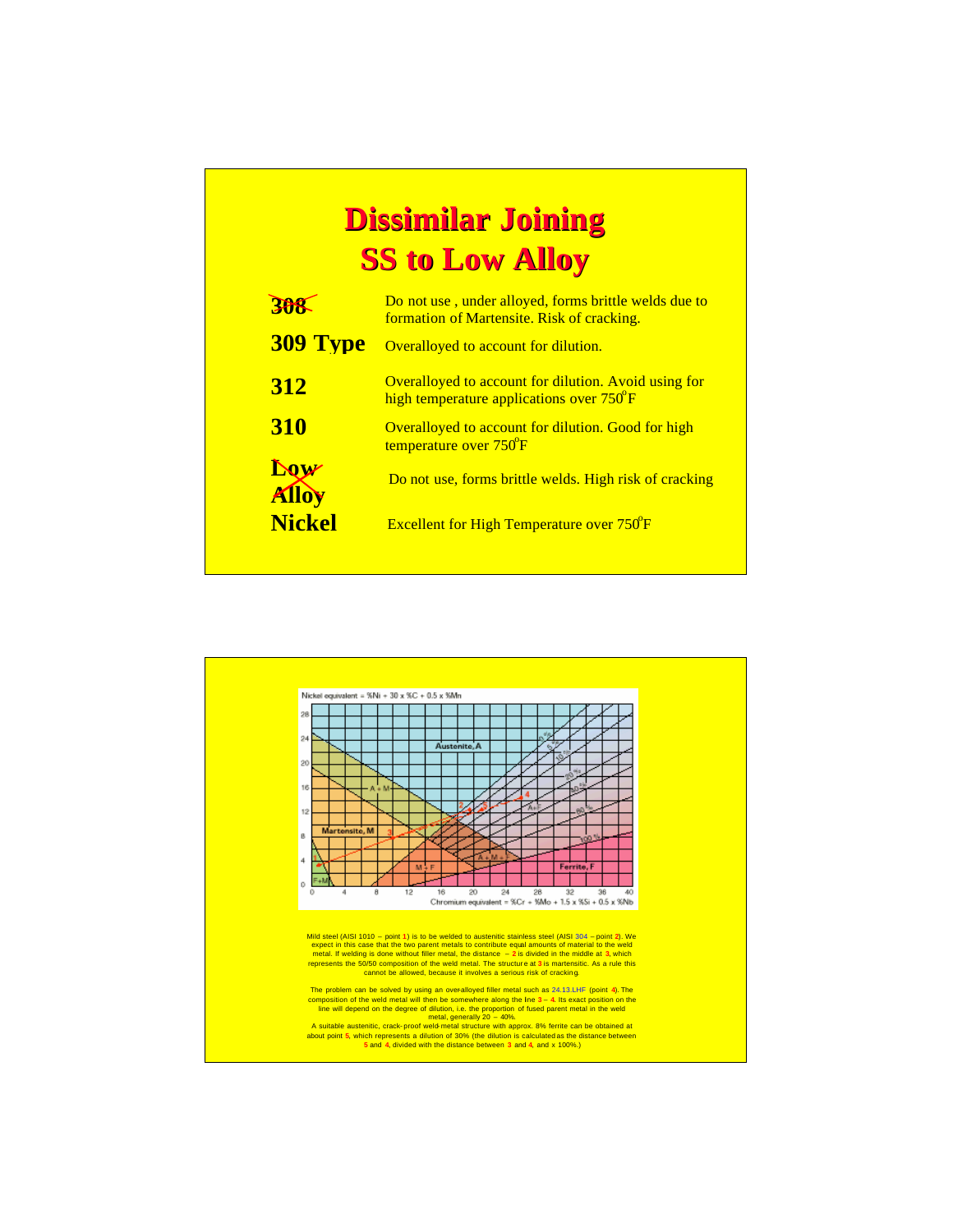- Joining of Similar Base Metals
- Joining of Stainless Steel to Low or Unalloyed Base Materials
- Joining of Stainless Steel to Nickel Base
- Dissimilar Joining of Stainless Steel
- Welding Hints
- Common Problems and Causes

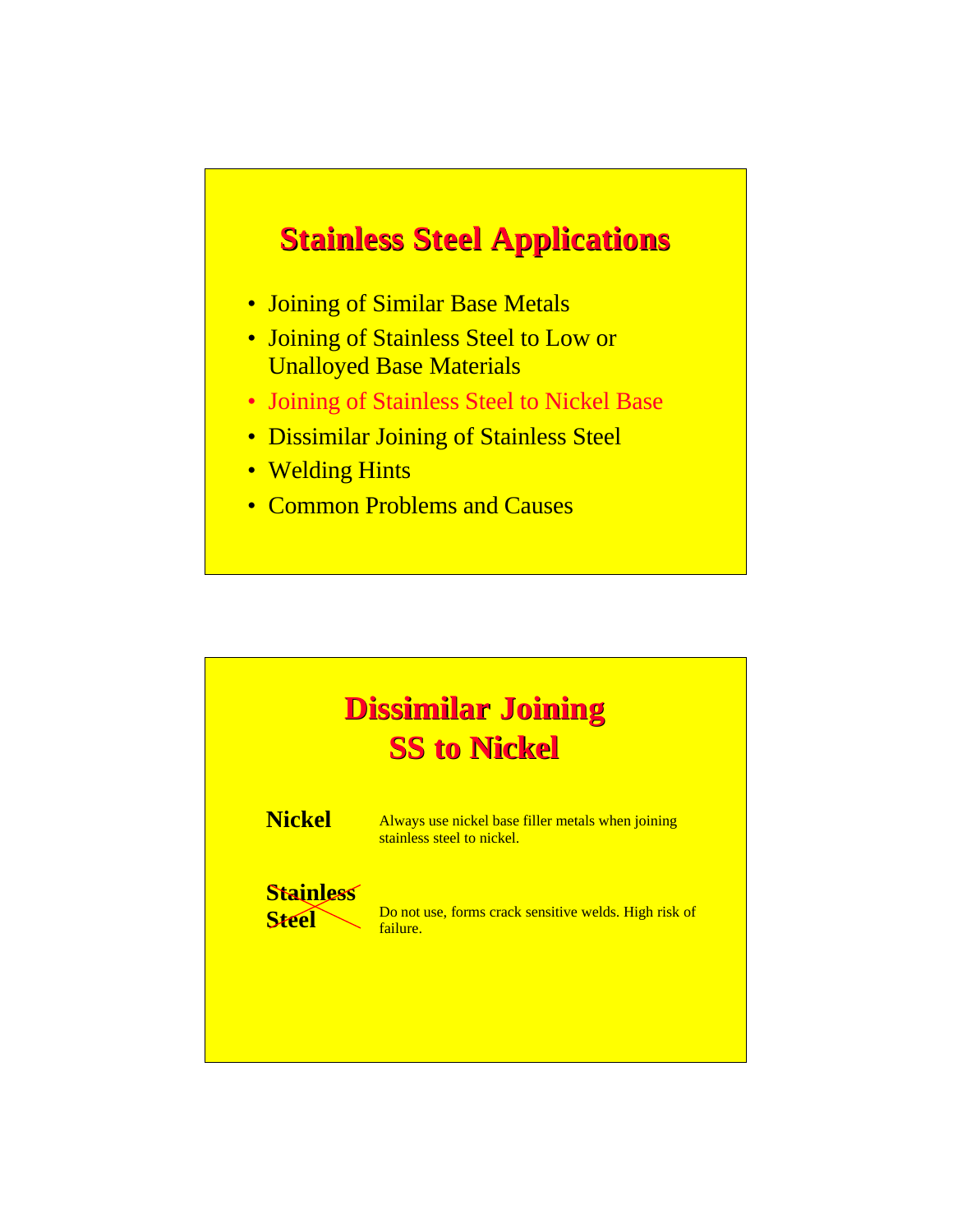- Joining of Similar Base Metals
- Joining of Stainless Steel to Low or Unalloyed Base Materials
- Joining of Stainless Steel to Nickel Base
- Dissimilar Joining of Stainless Steel
- Welding Hints
- Common Problems and Causes

#### **Dissimilar Joining SS to SS**

- Dissimilar Joining Chart in Catalog
- Generally use the lower alloyed of the two base metals(e.g. use 308 to join 304 to 316)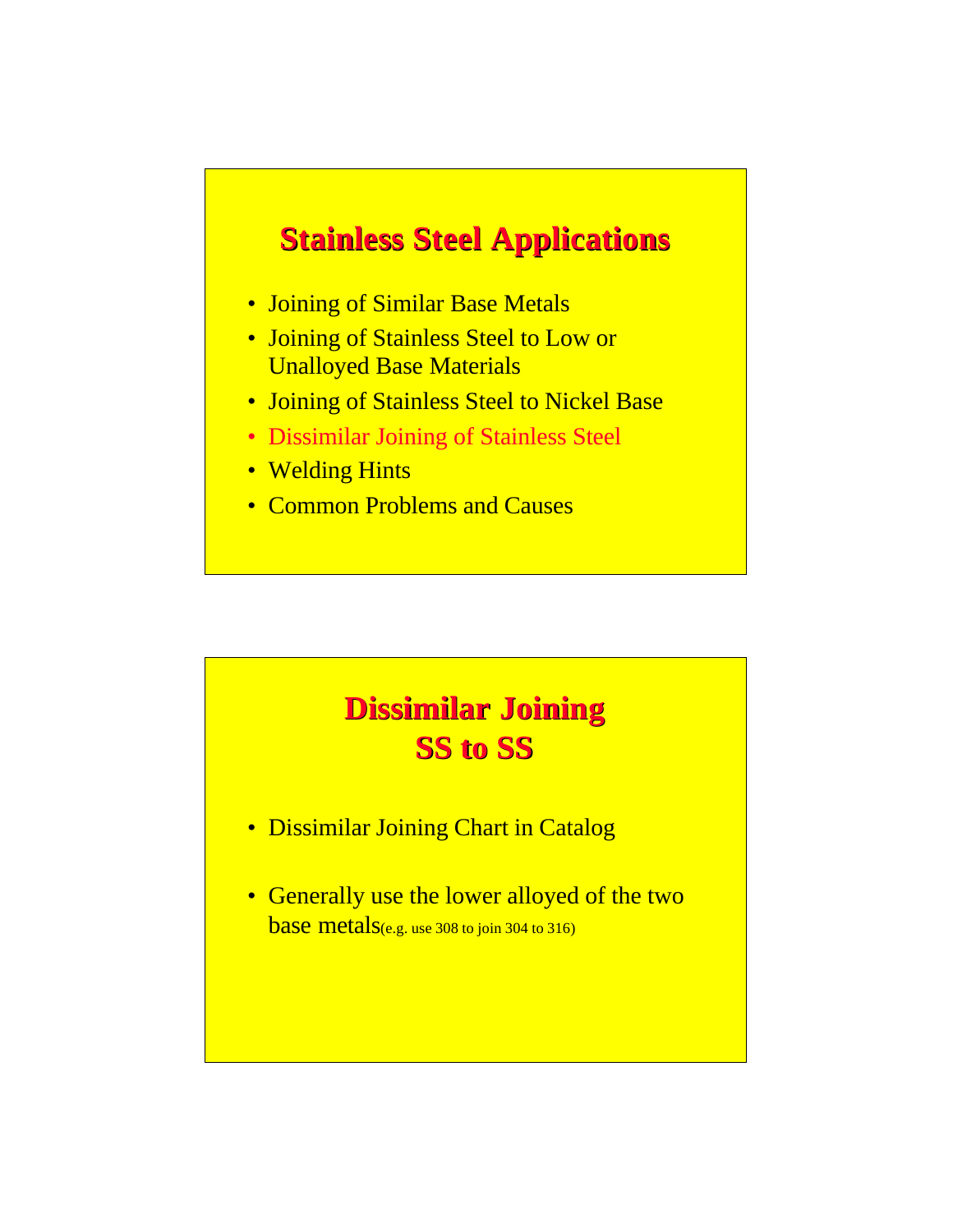- Joining of Similar Base Metals
- Joining of Stainless Steel to Low or Unalloyed Base Materials
- Joining of Stainless Steel to Nickel Base
- Dissimilar Joining of Stainless Steel
- Welding Hints
- Common Problems and Causes

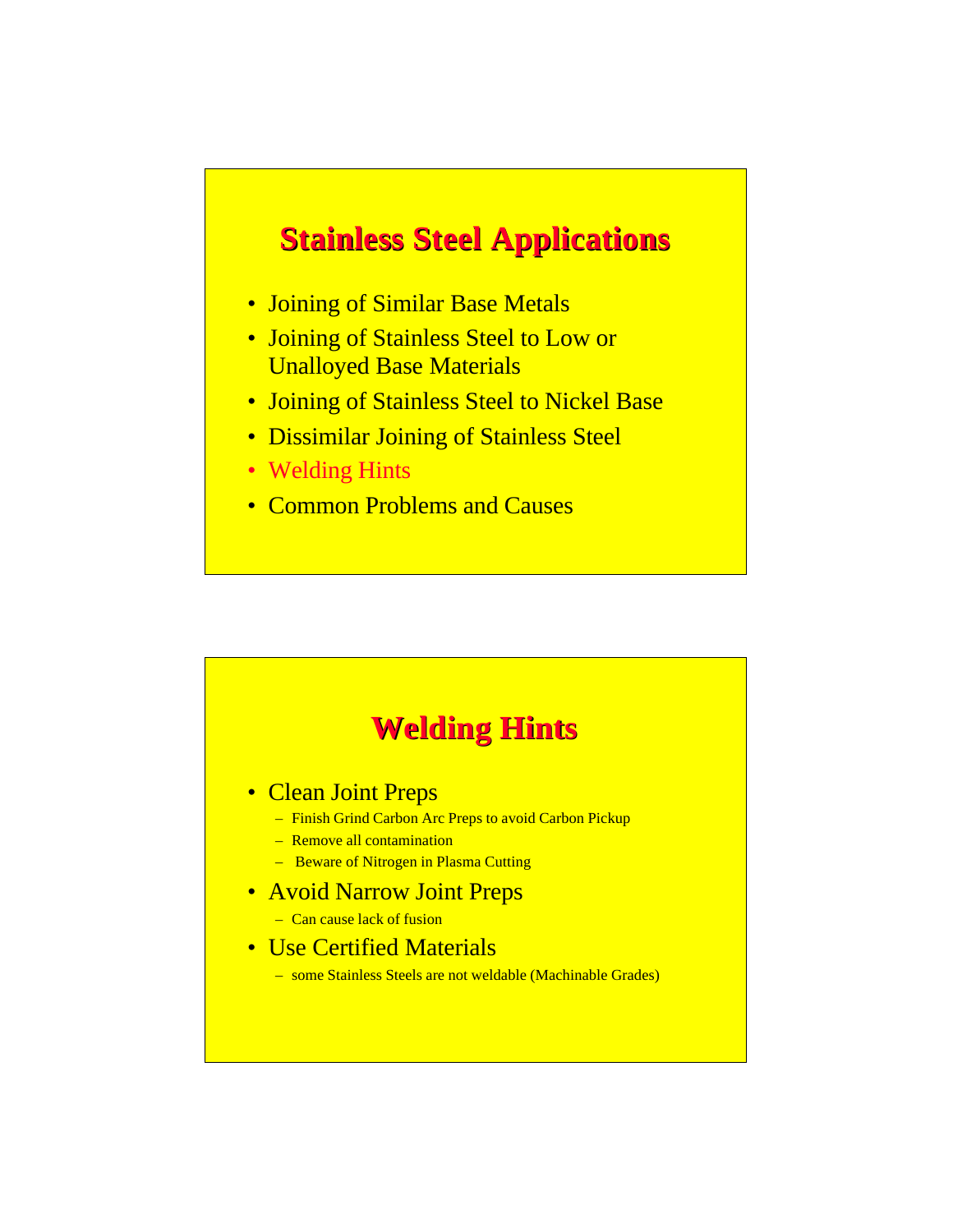#### **Welding Hints**

#### • Post Weld Cleaning

- Optimizes corrosion resistance by ensuring a good Chrome Oxide film
- Remove all slag and spatter which form crevices
- Use Stainless Steels Tools – Avoid contamination with Carbon Steel
- Use uncontaminated media
- Remove Heat Tint



- Post Weld Cleaning Methods
	- Pickling, Grinding, Blasting, Brushing, Polishing
- The Finer the Surface, the better the Corrosion Resistance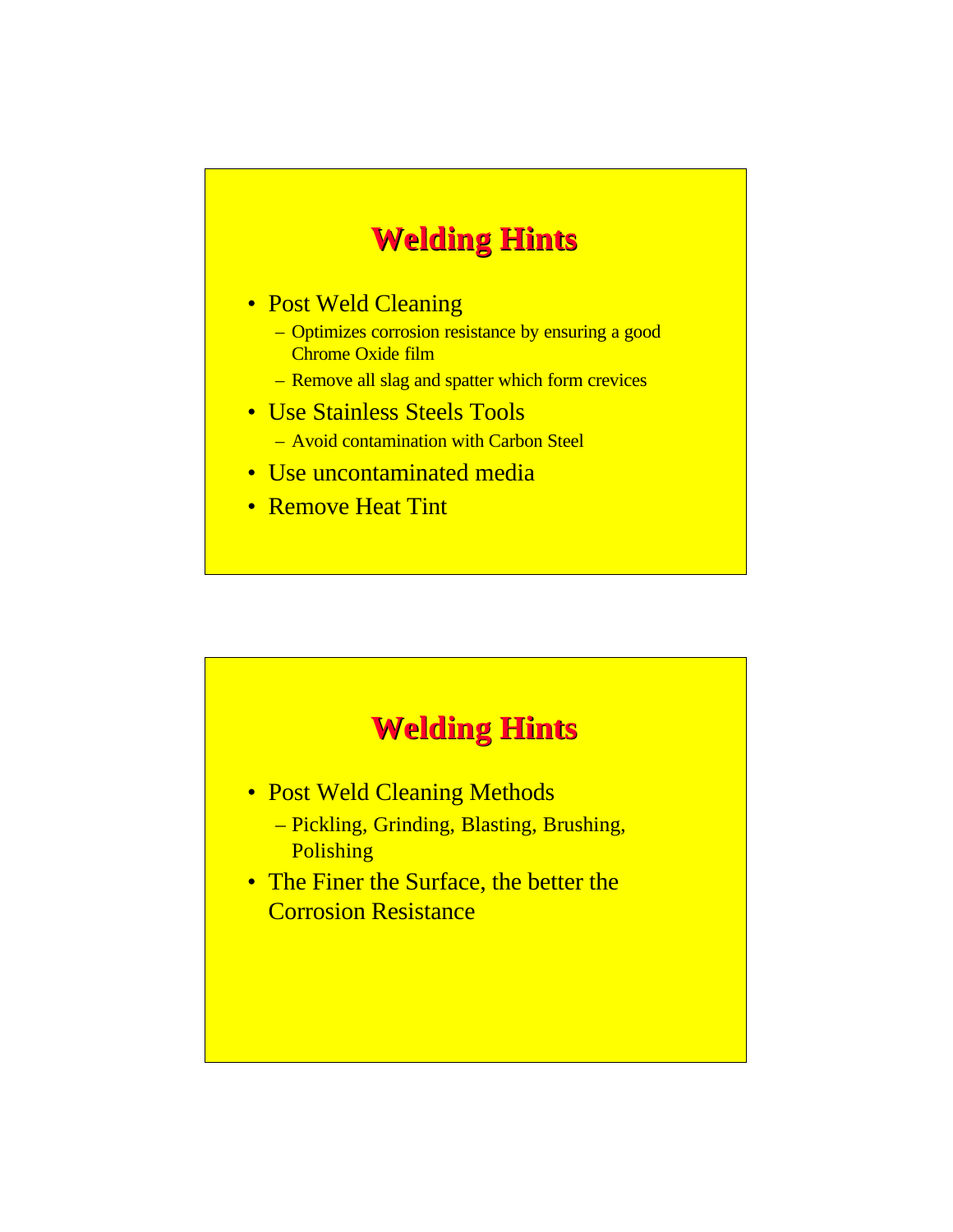

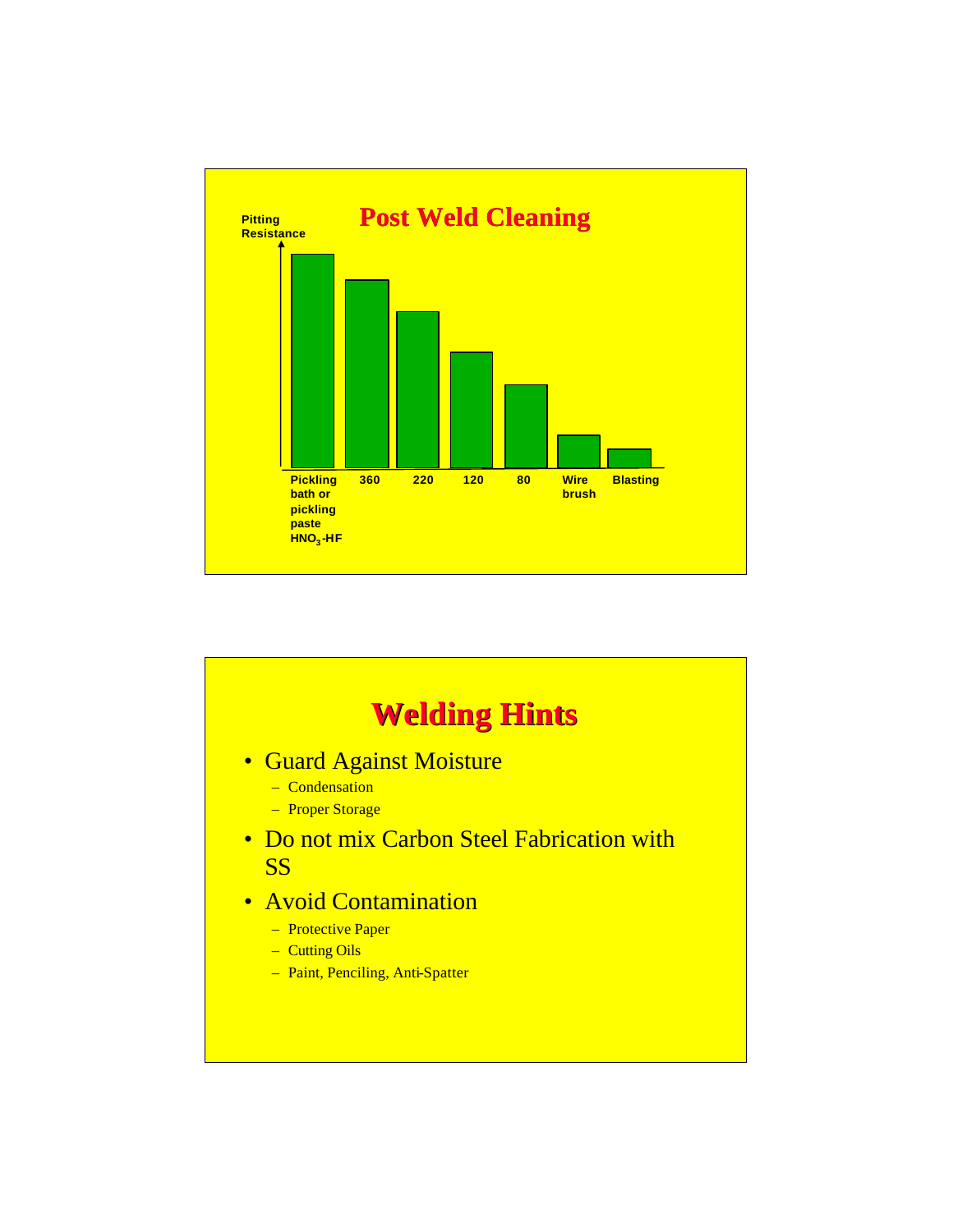

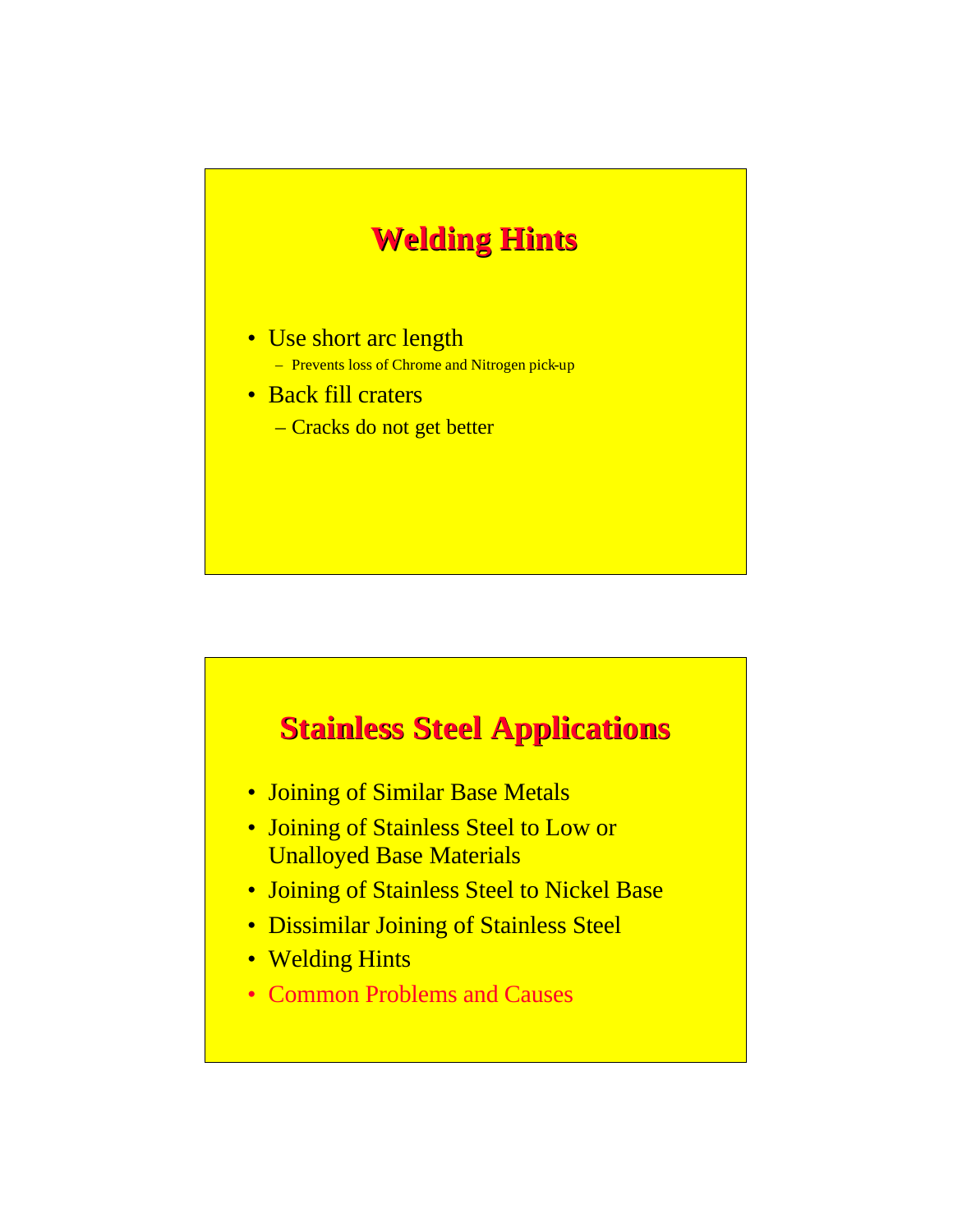### **Common Problems and Causes Cracking**

#### • Observe Type of Crack:

- Center of Weld dilution problem
	- Use higher alloy
	- Change technique to avoid concave beads
	- Lower Heat Input
- Across the Weld or Random too high stresses
	- More frequent tacks
	- Step welding
	- Too much distortion from too high heat input
		- (Amps x Volts x 60) / Travel Speed

# **Common Problems and Causes Cracking**

- Observe Type of Crack:
	- Heat Affected Zone Base metal related
		- Machinable Grade being used?
		- Too High Heat input
		- Carbon Migration during stress relief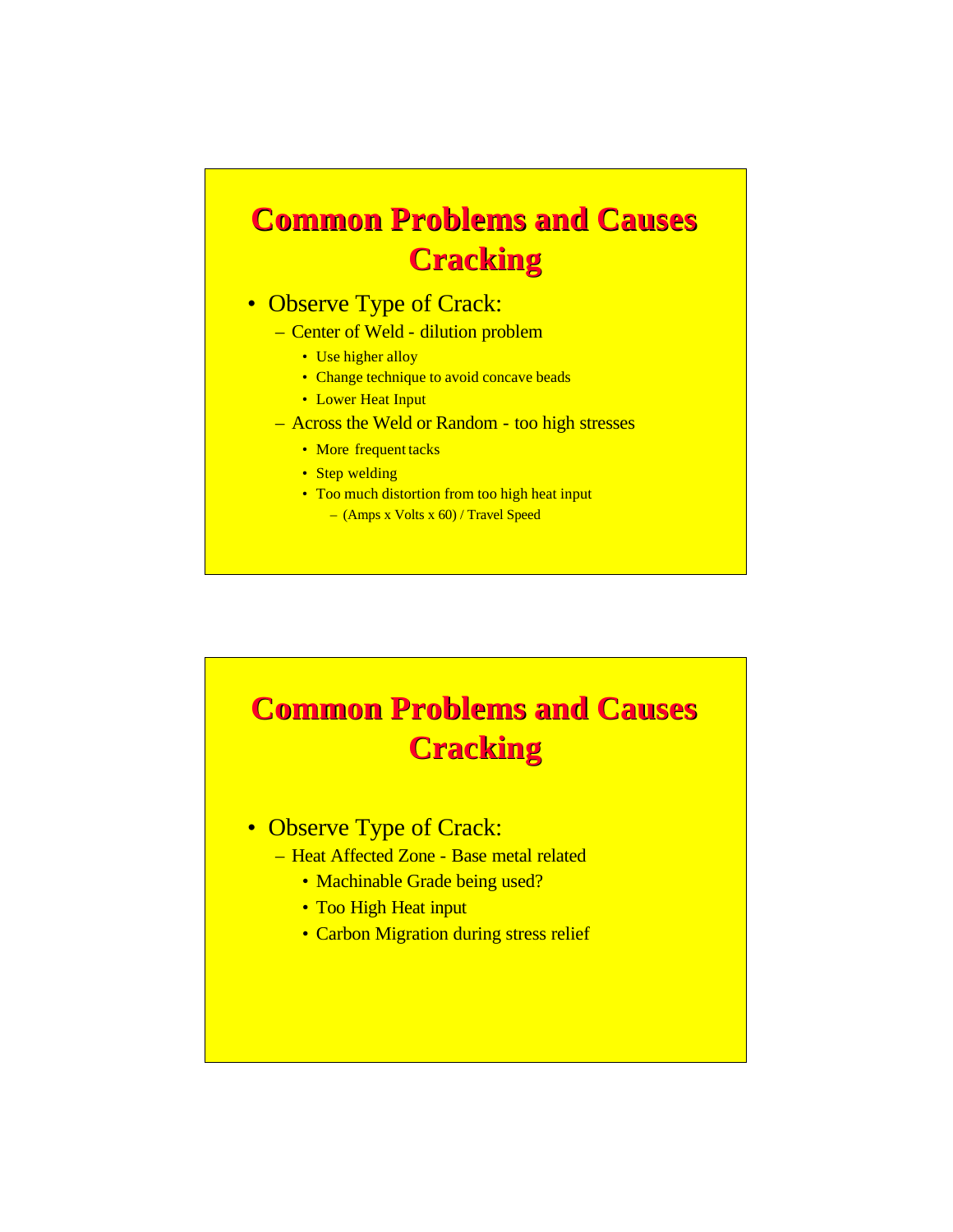## **Common Problems and Causes Rust**

- Lack of Post Weld Cleaning
- Use of Contaminated Cleaning Equipment
- Contaminated Fixtures or Handling **Equipment**
- Plasma Cutting with Air or Nitrogen

## **Common Problems and Causes Undercut**

- Wrong Welding Speed
- Grounds
- Arc Blow
- Low Sulfur Base Metal- use HiSil Consumables